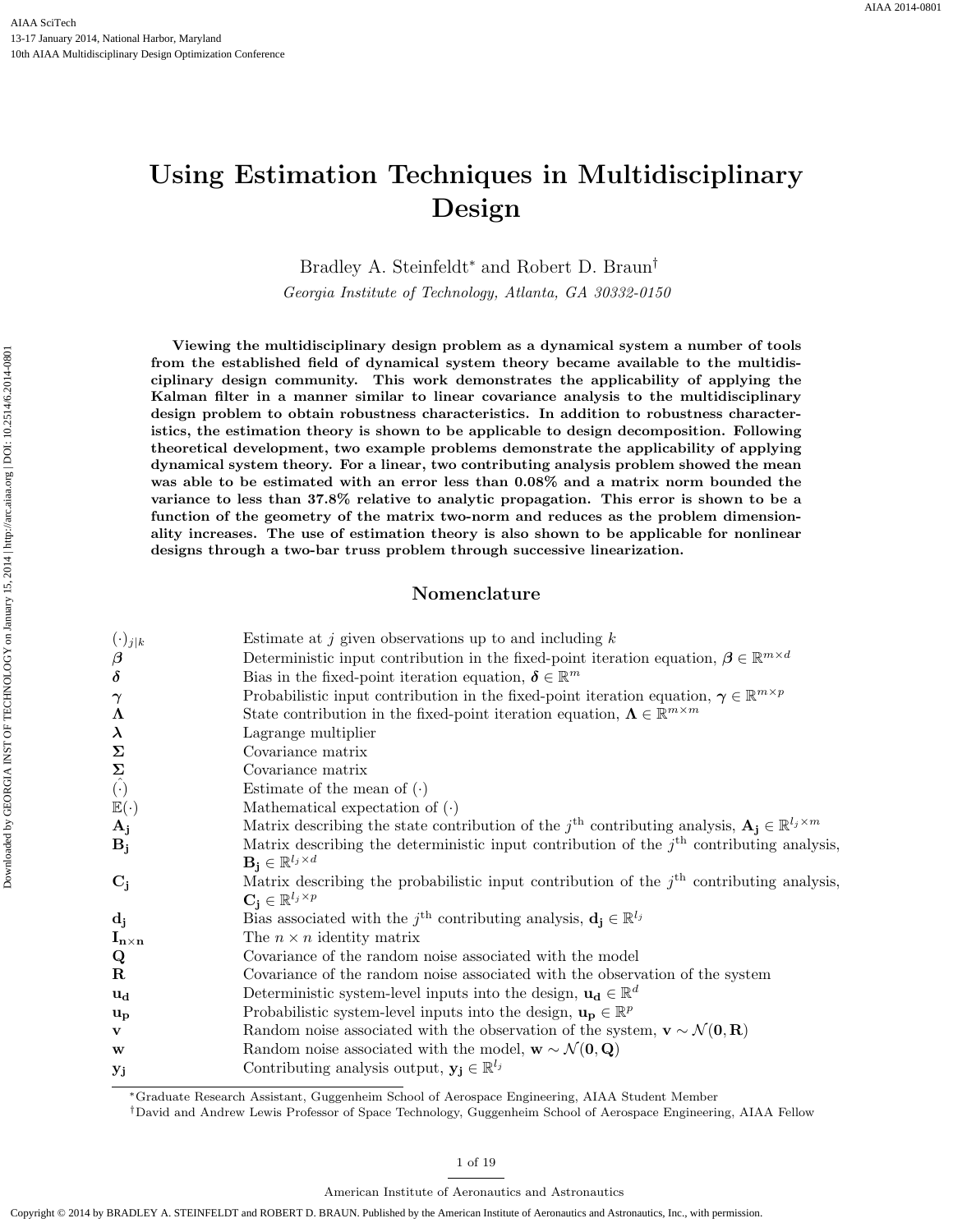| Normal random variable with mean $\mu$ and covariance $\Sigma$                     |
|------------------------------------------------------------------------------------|
| Normal random variable with mean $\mu$ and variance $\sigma^2$                     |
| Uniform random variable which varies between $x_{\min}$ and $x_{\max}$             |
| Product-moment coefficient between $X_i$ and $X_j$ , $\rho_{X_i, X_j} \in [-1, 1]$ |
| Lagrangian                                                                         |
|                                                                                    |

# I. Introduction

By viewing the multidisciplinary design problem as a dynamical system, as is done in Ref. 1–4, a new domain of tools is available to the multidisciplinary design analysis and optimization (MDA/O) community. The MDO problem can be thought of as a multidimensional root-finding problem, which is shown to be a dynamical system.<sup>1</sup> One of the advantageous tools that lends itself for application in MDA/O problems is the use of estimation theory. Through application of estimation theory, a rapid method to obtain characteristics regarding the mean and covariance matrix of the response results. This is achieved through the application of a Kalman filter in a method analogous to that in linear covariance analysis.<sup>5–7</sup> This paper provides the necessary fundamentals to apply this dynamical systems technique to the MDA/O problem and then shows its applicability through two example problems. In addition, a note regarding a bounding technique on the variance which utilizes the covariance matrix is provided.

# II. Multidisciplinary Design as a Dynamical System

#### II.A. Identification of Feasible Designs

Identifying feasible designs in multidisciplinary systems can be thought of as the process of finding the root of a function. Consider a multidisciplinary problem where the analysis variables are described by a multivariable function  $f(u, p)$  where u are the design variables and p are the parameters of the problem. Assume that the requirements of the design are given by only equality constraints that are a function of the performance of the system. The performance of the design is described by a multi-variable mapping  $g(f(u, p))$  and the requirements are given by z. In order to meet the requirements it is necessary to adjust the design variables u so that

$$
\mathbf{z} = \mathbf{g}(\mathbf{f}(\mathbf{u}, \mathbf{p})) \tag{1}
$$

The solution  $\mathbf{u}^*$  of Eq. (1) is the root of the system. Since identifying feasible designs within the multidisciplinary design problem requires finding the value of u that satisfies Eq. (1), this process can be thought of as a root-finding problem when an iterative solution method is chosen.

Many numerical methods for finding the root of a function,  $g(u)$ , are dynamical systems since they rely on iterative schemes to identify the root.<sup>8</sup> For instance, the bisection method, secant method, function iteration method, and Newton's method are all iterative techniques that satisfy the requirements of a dynamical system.

#### II.B. Design Optimization

In order for a converged design to be an optimum with respect to some objective function, its performance needs to be evaluated with respect to other potential designs. The general optimization problem is formulated as

Minimize: 
$$
\mathcal{J}(\mathbf{u}, \mathbf{p})
$$
  
\nSubject to:  $\mathbf{g}_i(\mathbf{u}, \mathbf{p}) \leq \mathbf{0}, \quad i = 1, ..., n_g$   
\n $\mathbf{h}_j(\mathbf{u}, \mathbf{p}) = \mathbf{0}, \quad j = 1, ..., n_h$   
\nBy varying:  $\mathbf{u}$  (2)

which requires a stationary point of the Lagrangian given as

$$
L(\mathbf{u}, \mathbf{p}, \boldsymbol{\lambda}) = \mathcal{J}(\mathbf{u}, \mathbf{p}) + \sum_{i=1}^{n_g} \lambda_i \mathbf{g}_i(\mathbf{u}, \mathbf{p}) + \sum_{j=1}^{n_h} \lambda_{n_g + j} \mathbf{h}_j(\mathbf{u}, \mathbf{p})
$$
(3)

to be found. The stationary point of the Lagrangian (Eq. (3)) is the value of **u** such that  $\nabla_{\mathbf{u}}L(\mathbf{u}, \mathbf{p}, \boldsymbol{\lambda}) = \mathbf{0}$ .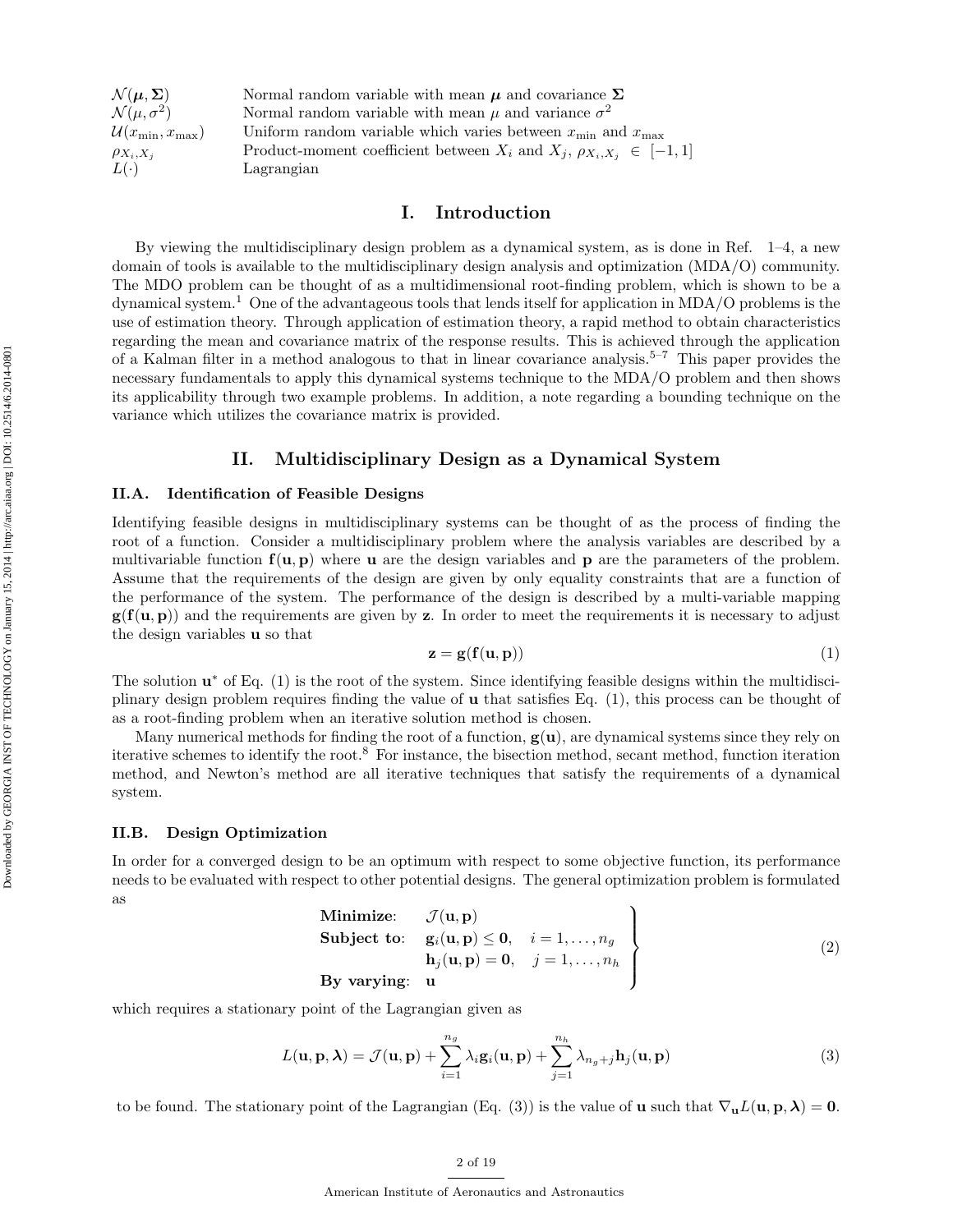#### II.C. Identifying an Optimal Multidisciplinary Design

Multidisciplinary design optimization can be broken down into two steps: (1) identifying feasible designs and (2) identifying the optimal design from the set of feasible candidates. As discussed, both of these steps are root-finding problems. With the choice of an appropriate iterative numerical root-finding scheme, each of these individual steps can be posed as dynamical systems. When combined together, a nested root-finding problem results.

# III. Propagating Uncertainty Using Estimation Theory

Feedback within a multidisciplinary design problem leads to significantly longer analysis times. Several methods have been developed to eliminate feedback within the design. The traditional approach to eliminate the feedback within the design-analysis cycle is to enforce a constraint in the converged design that the estimated value of the feedback variable is within a given tolerance of the value resulting from the subsequent CA. This is an effective technique for deterministic analysis and design; however, increasing the number of constraints can be computationally time consuming for robustness assessment and robust design. A novel technique which applies concepts from estimation theory to this challenge is the use of the Kalman filter. This approach is particularly applicable to the robustness analysis problem as the final quantities being sought are the mean and the variance of an objective function. This approach has not been implemented previously because the Kalman filter is typically implemented with respect to a dynamical system and the multidisciplinary analysis and design problem is traditionally concerned with algebraic quantities. This use of the Kalman filter in this fashion is analogous to linear covariance methods described in Refs. 5–7.

## IV. The Discrete Kalman Filter

The Kalman filter can be thought of as a two step process, one which predicts the state (e.g., the output of the CAs) and then an update step which corrects these estimates based on the dynamics of the system. The prediction step is given by the following equations<sup>5, 9–14</sup>

$$
\hat{\mathbf{y}}_{k|k-1} = \mathbf{F}_k \hat{\mathbf{y}}_{k-1|k-1} + \mathbf{B}_k \mathbf{u}_k \tag{4}
$$

$$
\Sigma_{k|k-1} = \mathbf{F}_k \Sigma_{k-1|k-1} \mathbf{F}_k^T + \mathbf{Q}_k
$$
\n(5)

where the notation j|k represents the estimate at j given observations up to and including k. Furthermore, the value of  $\hat{y}_{0|0}$  is the initial mean state and  $\Sigma_{0|0}$  is the initial covariance matrix of the state values. The correction step is governed by the following equations<sup>5, 9–14</sup>

$$
\tilde{\mathbf{x}}_k = \mathbf{z}_k - \mathbf{H}_k \hat{\mathbf{y}}_{k|k-1} \tag{6}
$$

$$
\mathbf{S}_k = \mathbf{H}_k \mathbf{\Sigma}_{k|k-1} \mathbf{H}_k^T + \mathbf{R}_k \tag{7}
$$

$$
\mathbf{K}_k = \Sigma_{k|k-1} \mathbf{H}_k^T \mathbf{S}_k^{-1} \tag{8}
$$

$$
\hat{\mathbf{y}}_{k|k} = \hat{\mathbf{y}}_{k|k-1} + \mathbf{K}_k \tilde{\mathbf{x}}_k \tag{9}
$$

$$
\mathbf{\Sigma}_{k|k} = (\mathbf{I} - \mathbf{K}_k \mathbf{H}_k) \, \mathbf{\Sigma}_{k|k-1} \tag{10}
$$

where the final (a posteriori) estimate of the state is given by  $\hat{\mathbf{y}}_{k|k}$  with covariance matrix given by  $\mathbf{\Sigma}_{k|k}$ .

# V. Formulating the Multidisciplinary Design Problem in a Form Compatible with the Kalman Filter

The root-finding problem has been shown to be a dynamical system which can be defined by the relation

$$
\mathbf{y}_k = \mathbf{f}(\mathbf{y}_{k-1}), \quad \forall k \in \mathbb{Z}_+ \setminus \{0\} \tag{11}
$$

where  $f(y_{k-1})$  is the output value of the CAs on the  $k<sup>th</sup> - 1$  iteration. For random variables in a linear system, this can be written in the form

$$
\mathbf{y}_k = \mathbf{F}_k \mathbf{y}_{k-1} + \mathbf{w}_{k-1}, \quad \forall k \in \mathbb{Z}_+ \setminus \{0\} \tag{12}
$$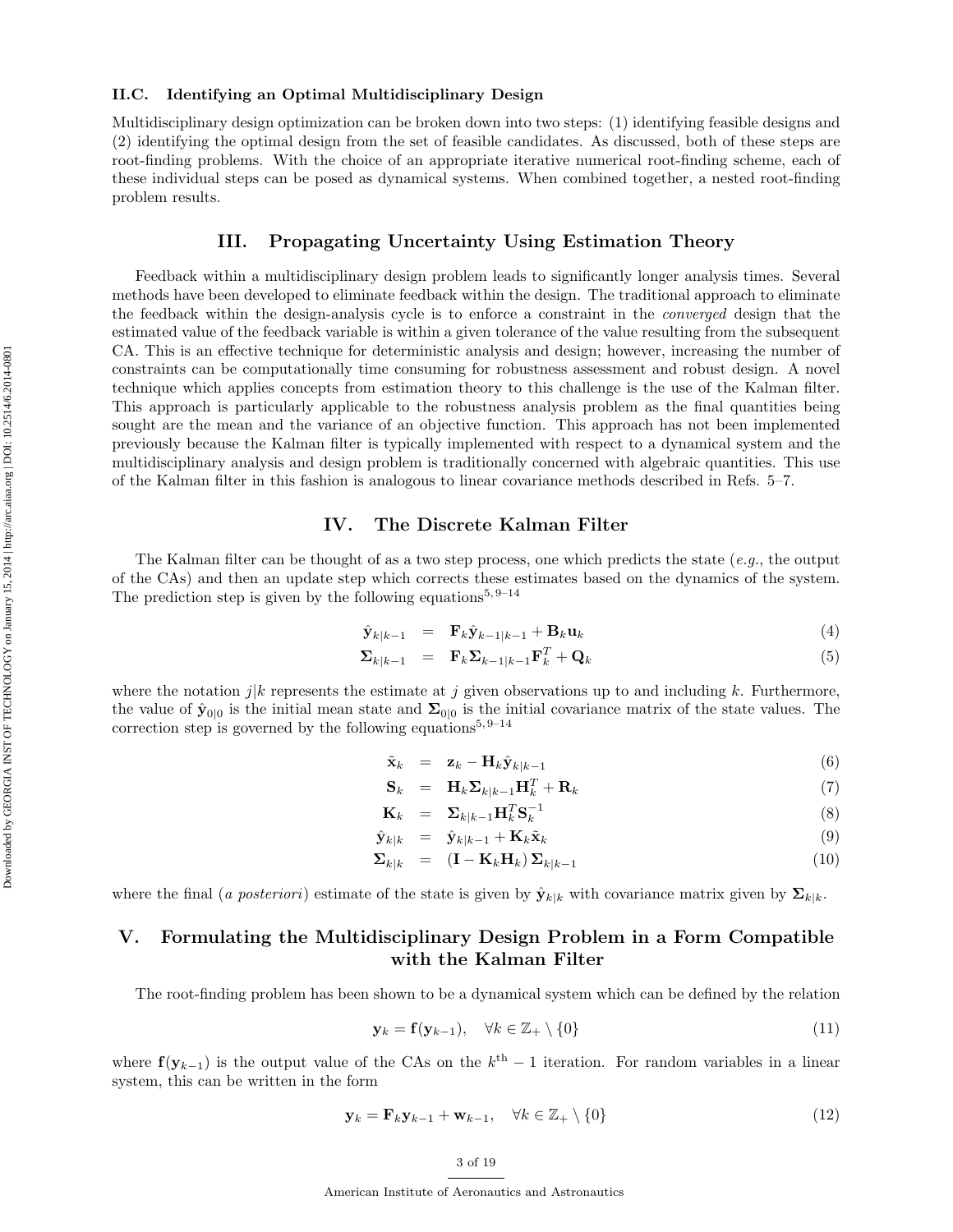where  $w_{k-1}$  is the noise associated with the model. For a linear multidisciplinary design, Eq. (12) can also be written as

$$
\mathbf{y}_k = \mathbf{F}_k \mathbf{y}_{k-1} + \mathbf{B}_k \mathbf{u}_k + \mathbf{w}_{k-1} \tag{13}
$$

which allows for inputs into the CA that are not outputs of other CAs,  $\mathbf{u}_k$ . When coupled with an equation of the form

$$
\mathbf{z}_k = \mathbf{H}_k \mathbf{y}_k + \mathbf{v}_k \tag{14}
$$

and when it is assumed that  $\mathbf{w}_{k-1} \sim \mathcal{N}(\mathbf{0}, \mathbf{Q}_{k-1})$  and  $\mathbf{v}_{k-1} \sim \mathcal{N}(\mathbf{0}, \mathbf{R}_{k-1})$ , Eqs. (13) and (14) define the dynamical system needed for a Kalman filter.<sup>10–13</sup> The noise parameter,  $w_{k-1}$ , gives the opportunity to account for random variables within the linearization of the input-output relationship, that is random variables associated with the matrix F. In this work, the Kalman filter is used as a data fusion technique to give an optimal unbiased statistical estimate of the output of the CAs as the design is converging.

The power in implementing the Kalman filter in multidisciplinary design analysis lies in the ability to obtain a continuous estimate in iterate of both the mean and covariance of each CA in the multidisciplinary design by propagating a system of seven equations until the design converges.

#### VI. Using the Covariance Matrix to Guide Design Decomposition

As one of the outputs of the Kalman filter is the estimated covariance at iteration  $k$  this information could be used to ascertain the correlation coefficient between variables. The covariance estimate,  $\Sigma$ , has the form

$$
\Sigma = \begin{pmatrix} \sigma_{X_1}^2 & \rho_{X_1, X_2} \sigma_{X_1} \sigma_{X_2} & \cdots & \rho_{X_1, X_2} \sigma_{X_1} \sigma_{X_n} \\ \rho_{X_1, X_2} \sigma_{X_2} \sigma_{X_1} & \sigma_{X_2}^2 & \cdots & \rho_{X_2, X_n} \sigma_{X_2} \sigma_{X_n} \\ \vdots & \vdots & \ddots & \vdots \\ \rho_{X_1, X_n} \sigma_{X_n} \sigma_{X_1} & \rho_{X_2, X_n} \sigma_{X_n} \sigma_{X_2} & \cdots & \sigma_{X_n}^2 \end{pmatrix}
$$
(15)

where  $\sigma_{X_i}^2$  is the variance of variable  $X_i$  and  $\rho_{X_i,X_j}$  is the product-moment coefficient (*i.e.*, the correlation coefficient) given by

$$
\rho_{X_i, X_j} = \frac{\mathbb{E}\left[ (X_i - \mu_{X_i})(X_j - \mu_{X_j}) \right]}{\sigma_{X_i} \sigma_{X_j}} \tag{16}
$$

Alternatively, the covariance matrix can be represented as

$$
\Sigma = \{\Sigma_{ij}\}\tag{17}
$$

then the representative correlation (or product-moment) coefficients are given by

$$
\rho_{ij} = \frac{\Sigma_{ij}}{\sqrt{\Sigma_{ii}}\sqrt{\Sigma_{jj}}}, \quad i \neq j \tag{18}
$$

where  $\rho_{ij} \in [-1,1]$ . What is important about the correlation coefficient is that it gives a relative measure of how variable j depends on variable i. In particular as  $|\rho_{ij}| \to 1$  the importance of variable i on the response of variable j increases. This gives a meaningful way to ascertain the importance of each CA and variables on other CAs and variables. For design decomposition, it may be acceptable to neglect the feedback variables with small correlation coefficient magnitudes.

# VII. Use of Estimation Theory in Multidisciplinary Design

In Refs. 1–3, a methodology that rapidly obtains the mean and a bound on the variance of a multidisciplinary design was developed. This new methodology treats the multidisciplinary design problem as a dynamical system. Viewing the multidisciplinary design problem as a dynamical system enables stability, control, and estimation techniques from dynamical system theory to be applied in order to rapidly obtain a robust optimal design.<sup>1</sup>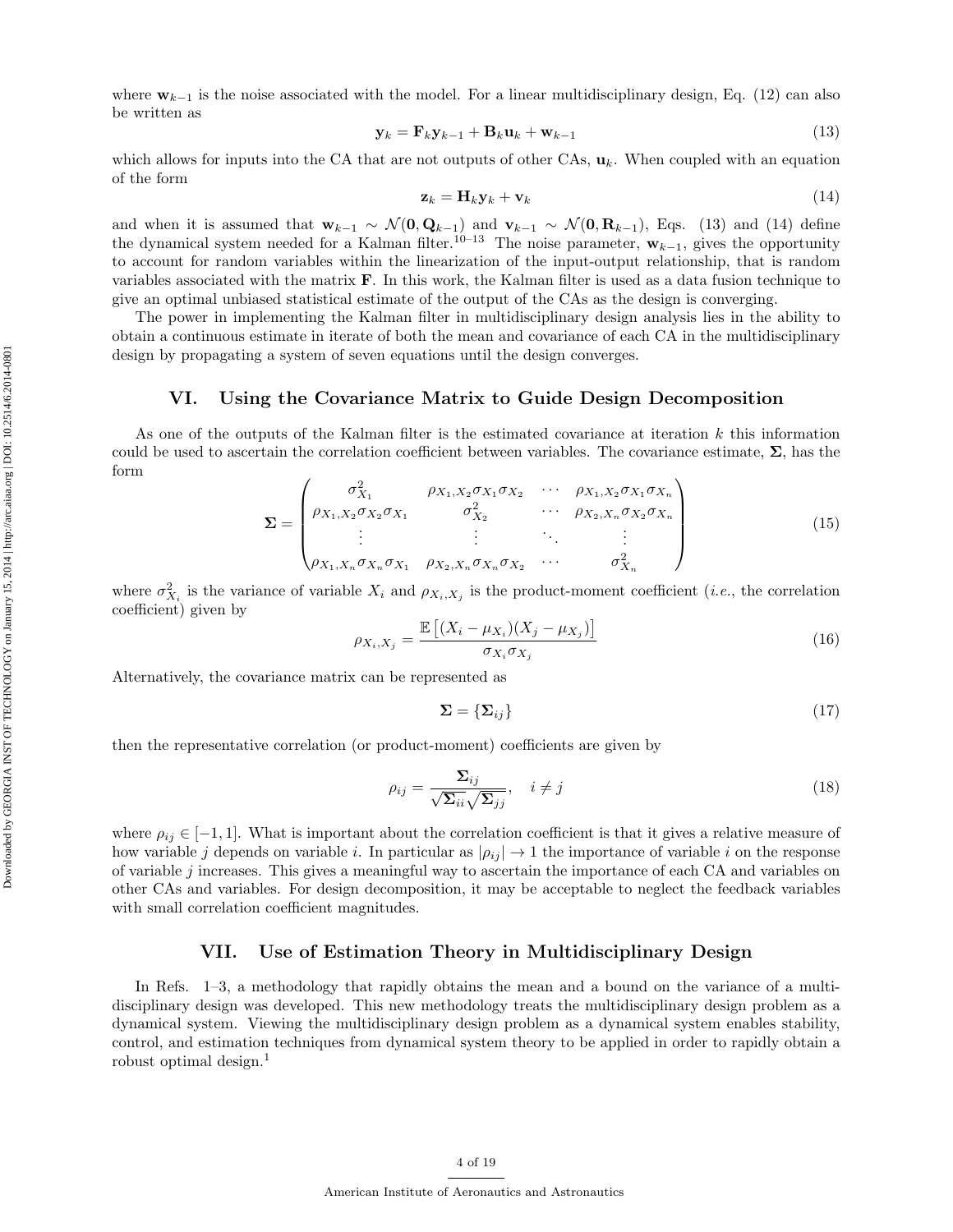#### VII.A. Procedure

Ref. 1 provides a rigorous description and derivation of the steps of the rapid robust design methodology which are summarized below.

1. Decompose the design: A general multidisciplinary design can be decomposed into multiple contributing analyses (CAs). Each of these CAs represents an analysis that contributes to the entire design. In the theoretical development underlying Ref. 1, it is assumed that each of the CAs are linear and algebraic, where the output of each of the CAs is of the form

$$
\mathbf{y_j} = \mathbf{A_j} \mathbf{y} + \mathbf{B_j} \mathbf{u_d} + \mathbf{C_j} \mathbf{u_p} + \mathbf{d_j}
$$
 (19)

where  $\mathbf y$  is the concatenated output from all of the CAs,  $\mathbf u_d$  are the deterministic system-level inputs into the design,  $\mathbf{u_p}$  are the probabilistic system-level inputs into the design, and  $\mathbf{d_j}$  is the bias associated with the model. For general designs where the CAs may not be linear, the required functional form can be achieved through linearization.

- 2. Identify the random variables in the design and their distributions: To propagate the uncertainties associated with the parameters of the design through the design to estimate the robustness, the probabilistic variables must be identified. The random variables associated with the uncertainty within the design are handled in two different ways depending on where the random variable is functionally located. If the uncertainties are associated with the parameters of the design they are propagated through the covariance estimation of the Kalman filter. On the other hand, if the uncertainties are associated with the CAs, they are propagated through the bias term of the filter equations.
- 3. Form the iterative equations: In order to implement this methodology, a causal, discrete dynamical system must be formed. Assuming fixed-point iteration is used to converge the design, the dynamical system is given by

$$
\mathbf{y}_k = \mathbf{\Lambda} \mathbf{y}_{k-1} + \beta \mathbf{u}_\mathbf{d} + \gamma \mathbf{u}_\mathbf{p} + \delta \tag{20}
$$

.

where 
$$
\mathbf{\Lambda} = (\mathbf{A_1}^T \cdots \mathbf{A_n}^T)^T
$$
,  $\boldsymbol{\beta} = (\mathbf{B_1}^T \cdots \mathbf{B_n}^T)^T$ ,  $\boldsymbol{\gamma} = (\mathbf{C_1}^T \cdots \mathbf{C_n}^T)^T$ , and  $\boldsymbol{\delta} = (\mathbf{d_1}^T \cdots \mathbf{d_n}^T)^T$ 

4. Estimate the mean output and the covariance of the design: The mean output of the multidisciplinary system and the associated covariance matrix are found by propagating the Kalman filter equations until convergence. In order to accomplish this, the iterative system formed in Eq. (20) needs to be transformed to the form needed by the Kalman filter by making the following substitutions

$$
\mathbf{F}_{k-1} = \mathbf{\Lambda}, \quad \forall k \in \{1, 2, \ldots\} \tag{21}
$$

$$
\mathbf{B}_{k-1} = \begin{pmatrix} \beta & \gamma & \mathbf{I}_{\mathbf{m} \times \mathbf{m}} \end{pmatrix}, \quad \forall k \in \{1, 2, \ldots\} \tag{22}
$$

$$
\mathbf{u}_{k-1} = \left(\mathbf{u_d}^T \ \mathbf{u_p}^T \ \boldsymbol{\delta}^T\right)^T, \quad \forall k \in \{1, 2, \ldots\}
$$
 (23)

The iterates are then found by by propagating the filter equations until the design convergence criterion is met.

5. Identify the mean and variance bound of the objective function: The mean and variance of the design objective are found from the last iterate of the Kalman filter propagation. Where the mean value is taken directly from the filter value and a bound on the variance is found by applying the matrix 2-norm to the covariance matrix.

# VIII. Robustness Estimate in a Linear, Two Contributing Analysis Design

To show the accuracy of the mean and variance estimate provided by the Kalman filter in multidisciplinary design, consider the coupled, linear two CA system shown in Fig. 1.

For this analysis, assume that there are two components to the probabilistic parameter vector and the two output vectors, that is  $u_p \in \mathbb{R}^2$ ,  $y_1 \in \mathbb{R}^2$ , and  $y_2 \in \mathbb{R}^2$ , which, in turn, implies  $A'_1 \in \mathbb{R}^{2 \times 2}$ ,  $B'_1 \in \mathbb{R}^2$ ,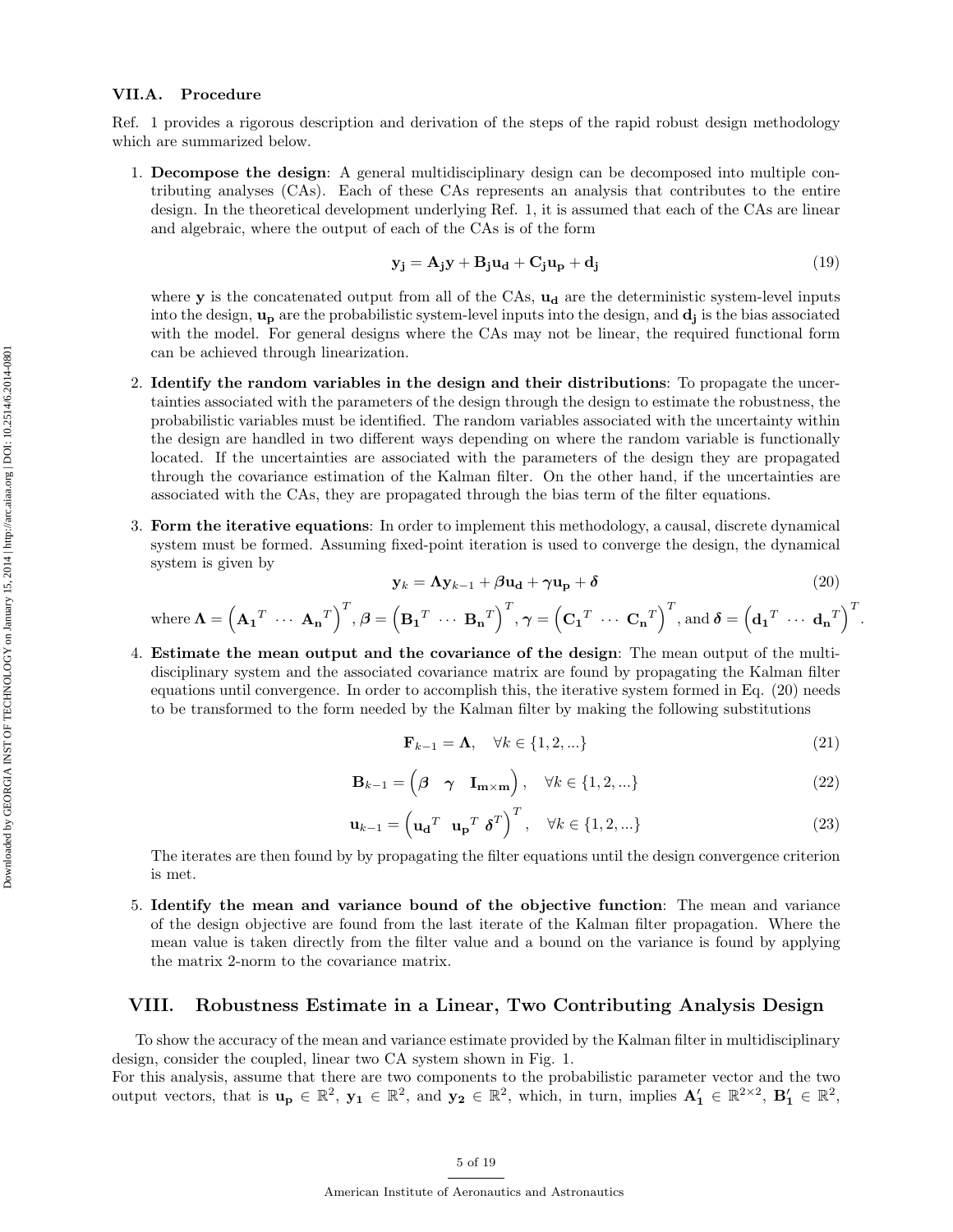$$
\mathbf{u}_{\mathbf{p}} \longrightarrow \qquad \qquad \mathbf{y}_{1} = \mathbf{A}_{1} \mathbf{u}_{\mathbf{p}} + \mathbf{B}_{1} + \mathbf{C}_{1} \mathbf{y}_{2} \qquad \qquad \mathbf{y}_{1} \qquad \qquad \mathbf{y}_{2} \qquad \qquad \mathbf{y}_{3} \longrightarrow r = \sum_{i=1}^{2} y_{1,i} + \sum_{i=1}^{2} y_{2,i}
$$

Figure 1. Two-contributing analysis multidisciplinary design.

 $\mathbf{C}'_1 \in \mathbb{R}^{2 \times 2}$ ,  $\mathbf{A}'_2 \in \mathbb{R}^{2 \times 2}$ , and  $\mathbf{B}'_2 \in \mathbb{R}^{2}$ . Also, let the distribution of the probabilistic parameter input be given by a multivariate normal,  $\mathbf{u}_{\mathbf{p}} \sim \mathcal{N}(\mu_{\mathbf{u}_{\mathbf{p}}}, \Sigma_{\mathbf{u}_{\mathbf{p}}}).$ 

The effectiveness of using estimation theory in multidisciplinary design to obtain robustness estimates will be demonstrated by letting the mean of the probabilistic input,  $\mu_{u_p}$ , and the components of the covariance matrix  $\sigma_{y_1}^2$ ,  $\sigma_{y_2}^2$ , and  $\rho_{y_1y_2}$  vary between given ranges. The maximum error between the response obtained from the robustness assessment methodology and an analytical propagation is then reported for a multitude of points within the design space.

#### VIII.A. Analytical Solution

As this is a multidisciplinary analysis consisting of two linear CAs, there is a single simultaneous solution for  $y_1$  and  $y_2$  which is found to be

$$
\left.\begin{array}{lll}y_1&=&\left({I_{2\times 2}}-{C_1^\prime A_2^\prime}\right)^{-1}\left({A_1^\prime u_p}+{B_1^\prime}+{C_1^\prime B_2^\prime}\right)\\ y_2&=&A_2^\prime\left({I_{2\times 2}}-{C_1^\prime A_2^\prime}\right)^{-1}\left({A_1^\prime u_p}+{B_1^\prime}+{C_1^\prime B_2^\prime}\right)+{B_2^\prime}\end{array}\right\}
$$

which implies that whenever  $I_{2\times 2} - C_1' A_2'$  is non-singular, a unique solution exists for  $y_1$  and  $y_2$ . Since the only uncertainty in this analysis is given by the probabilistic input vector,  $\mathbf{u}_{\mathbf{p}}$ , which is defined as a multivariate normal, the distribution of the output for each CA can be found exactly. These are given by

$$
\begin{array}{ccc}\n\mathbf{y}_1 & \sim & \mathcal{N}(\mu_{\mathbf{y}_1}, \Sigma_{\mathbf{y}_1}) \\
\mathbf{y}_2 & \sim & \mathcal{N}(\mu_{\mathbf{y}_2}, \Sigma_{\mathbf{y}_2})\n\end{array}
$$

where

$$
\begin{array}{lll}\n\mu_{y_1} & = & \left( \mathbf{I}_{2 \times 2} - \mathbf{C}_1' \mathbf{A}_2' \right)^{-1} \mathbf{A}_1' \mu_{\mathbf{u}_p} + \left( \mathbf{I}_{2 \times 2} - \mathbf{C}_1' \mathbf{A}_2' \right)^{-1} \left( \mathbf{B}_1' + \mathbf{C}_1' \mathbf{B}_2' \right) \\
\Sigma_{y_1} & = & \left( \mathbf{I}_{2 \times 2} - \mathbf{C}_1' \mathbf{A}_2' \right)^{-1} \mathbf{A}_1' \Sigma_{\mathbf{u}_p} \mathbf{A}_1' \right.^{T} \left( \mathbf{I}_{2 \times 2} - \mathbf{C}_1' \mathbf{A}_2' \right)^{-T}\n\end{array}
$$

and

$$
\begin{array}{lcl}\mu_{y_{2}} & = & A_{2}^{\prime}\left(I_{2\times2}-C_{1}^{\prime}A_{2}^{\prime}\right)^{-1}A_{1}^{\prime}\mu_{u_{p}}+A_{2}^{\prime}\left(I_{2\times2}-C_{1}^{\prime}A_{2}^{\prime}\right)^{-1}\left(B_{1}^{\prime}+C_{1}^{\prime}B_{2}^{\prime}\right)+B_{2}^{\prime}\\ \Sigma_{y_{2}} & = & A_{2}^{\prime}\left(I_{2\times2}-C_{1}^{\prime}A_{2}^{\prime}\right)^{-1}A_{1}^{\prime}\Sigma_{u_{p}}{A_{1}^{\prime}}^{T}\left(I_{2\times2}-C_{1}^{\prime}A_{2}^{\prime}\right)^{-T}{A_{2}^{\prime}}^{T}\end{array}
$$

Since both of the output distributions from the CAs are also multivariate normal, the components of the response

$$
r = \sum_{i=1}^{2} y_{1,i} + \sum_{i=1}^{2} y_{2,i}
$$

can be found exactly by summing the components of mean components of  $\mu_{y_1}$  and  $\mu_{y_2}$  to find the mean of the response and adding the appropriate variances from the covariance matrices  $\Sigma_{y_1}$  and  $\Sigma_{y_2}$ . That is

$$
r \sim \mathcal{N}\left(\sum_{i=1}^2 \mu_{\mathbf{y_1},i} + \sum_{i=1}^2 \mu_{\mathbf{y_2},i}, \sum_{i=1}^2 \lambda(\mathbf{\Sigma}_{\mathbf{y_1}})|_i + \sum_{i=1}^2 \lambda(\mathbf{\Sigma}_{\mathbf{y_2}})|_i\right)
$$

where  $\mu_{y_1,i}$  is the i<sup>th</sup> component of  $y_1, \mu_{y_2,i}$  is the i<sup>th</sup> component of  $y_2$ , and  $\lambda(\cdot)|_i$  is the i<sup>th</sup> eigenvalue of the matrix argument.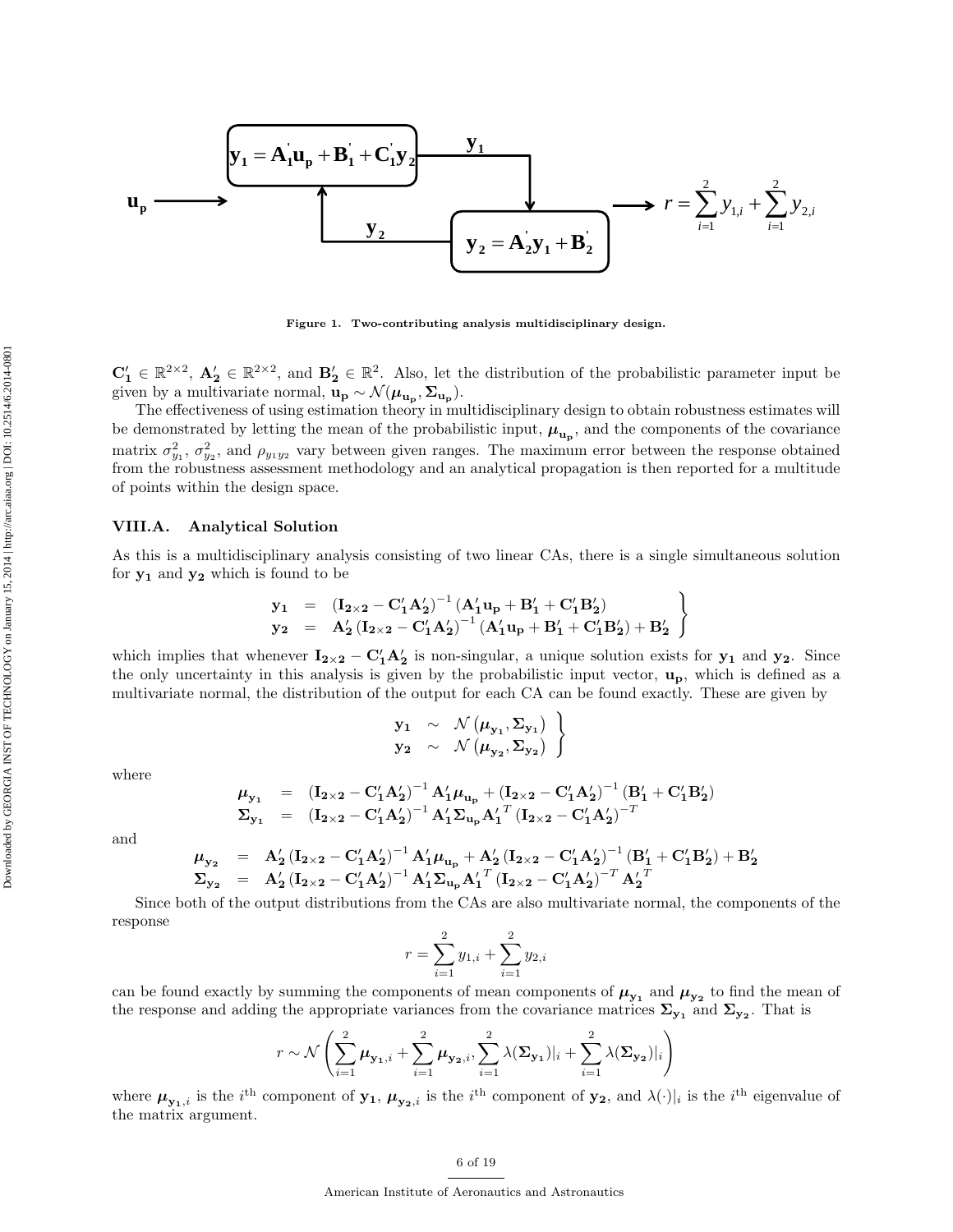## VIII.B. Obtaining a Robustness Estimate

#### Step 1: Decompose the Design

The problem as given has already been decomposed into the representative contributing analyses; however, it is still necessary to identify each of the terms in Eq.  $(19)$ . For the first CA,  $\mathbf{y}_1$ , the functional form is as follows

$$
\mathbf{y_1} = \begin{pmatrix} 0 & \mathbf{C'_1} \end{pmatrix} \mathbf{y} + \begin{pmatrix} 0 \end{pmatrix} \mathbf{u_d} + \begin{pmatrix} \mathbf{A'_1} \end{pmatrix} \mathbf{u_p} + \mathbf{B'_1}
$$

Similarly, for the second CA, the functional form is given by

$$
\mathbf{y_2} = \left(\mathbf{A_2'} \quad \mathbf{0}\right) \mathbf{y} + \left(\mathbf{0}\right) \mathbf{u_d} + \left(\mathbf{0}\right) \mathbf{u_p} + \mathbf{B_2'}
$$

Hence,

$$
A_1 = \begin{pmatrix} 0 & C'_1 \end{pmatrix} \quad B_1 = \begin{pmatrix} 0 \end{pmatrix}
$$

$$
C_1 = \begin{pmatrix} A'_1 \end{pmatrix} \quad d_1 = B'_1
$$

$$
A_2 = \begin{pmatrix} A'_2 & 0 \end{pmatrix} \quad B_2 = \begin{pmatrix} 0 \end{pmatrix}
$$

$$
C_2 = \begin{pmatrix} 0 \end{pmatrix} \quad d_2 = B'_2
$$

#### Step 2: Identify the Random Variables and their Distributions

There is only one set of random variables in this example, that of the probabilistic input variable, up. This is given in the problem description as a multivariate normal distribution,  $u_p \sim \mathcal{N}(\mu_{u_p}, \Sigma_{u_p})$ . Later, the two defining parameters of the multivariate normal will be given numerical values.

#### Step 3: Form the Iterative Equations

In order to use the Kalman filter to simultaneously estimate the robustness and converge the design, the iterative equations described in Eq. (20) for fixed-point iteration need to be formed. Through analogy of variables, the matrices are given by

$$
\Lambda = \begin{pmatrix} A_1 \\ A_2 \end{pmatrix} = \begin{pmatrix} 0 & C'_1 \\ A'_2 & 0 \end{pmatrix}
$$

$$
\beta = \begin{pmatrix} B_1 \\ B_2 \end{pmatrix} = \begin{pmatrix} 0 \\ 0 \end{pmatrix}
$$

$$
\gamma = \begin{pmatrix} C_1 \\ C_2 \end{pmatrix} = \begin{pmatrix} A'_1 \\ 0 \end{pmatrix}
$$

$$
\delta = \begin{pmatrix} d_1 \\ d_2 \end{pmatrix} = \begin{pmatrix} B'_1 \\ B'_2 \end{pmatrix}
$$

## Step 4: Estimate the Mean Output and the Covariance

The equations formed in the prior step can then be propagated through the Kalman filter defined by Eqs.  $(4)-(10)$  with

$$
\mathbf{F}_{k-1} = \mathbf{\Lambda}, \quad \forall k \in \{1, 2, \ldots\}
$$

$$
\mathbf{B}_{k-1} = \begin{pmatrix} \beta & \gamma & \mathbf{I}_{4 \times 4} \end{pmatrix}, \quad \forall k \in \{1, 2, \ldots\}
$$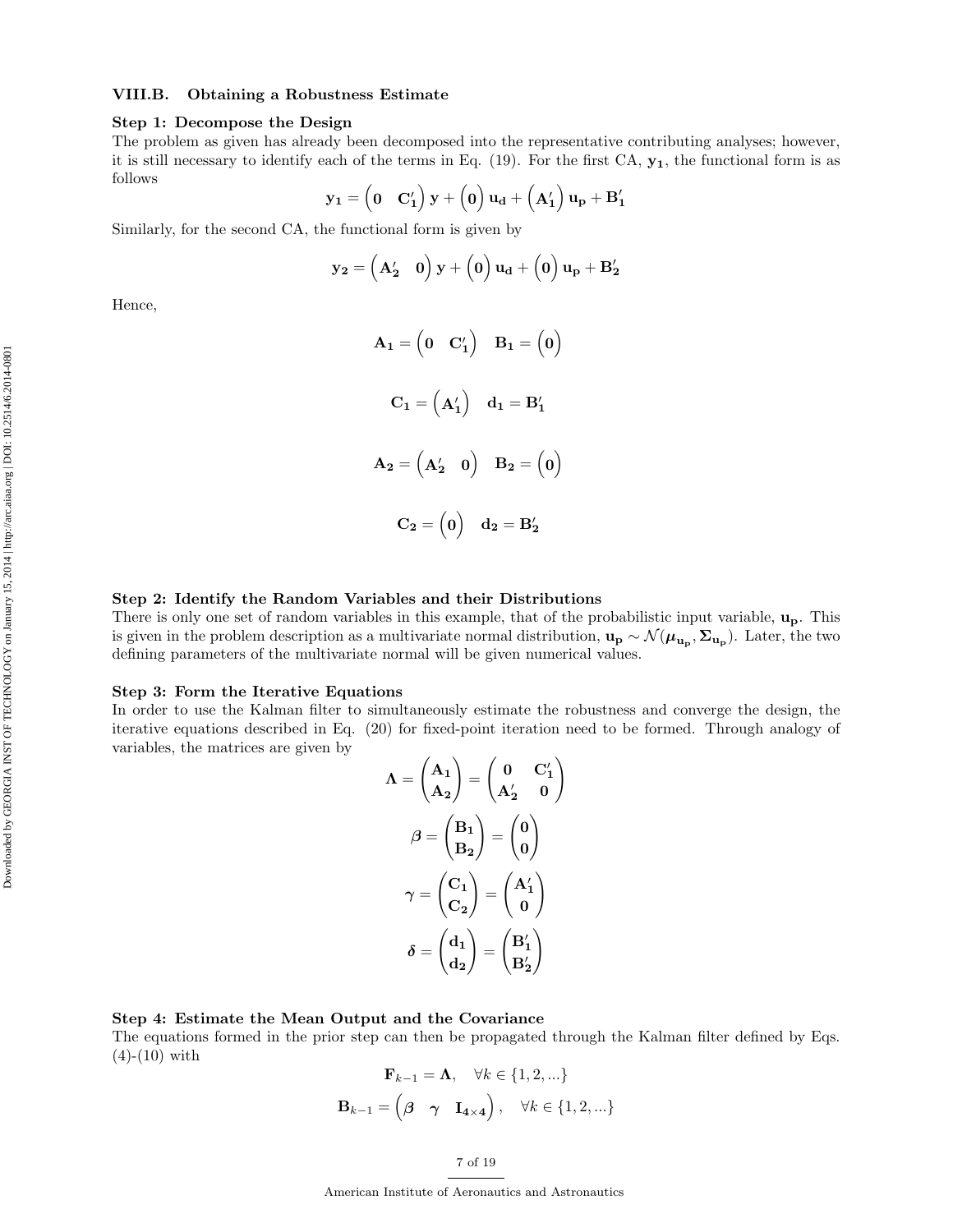$$
\mathbf{u}_{k-1} = \begin{pmatrix} \mathbf{u}_{\mathbf{d}} \\ \mathbf{u}_{\mathbf{p}} \\ \delta \end{pmatrix}, \quad \forall k \in \{1, 2, \ldots\}
$$

where in this example  $u_d = 0$  and  $u_p = \mathbb{E}(u_p) = \mu_{u_p}$ . In this example, the matrix  $Q$  is the null matrix since the only uncertain parameters of the problem are associated with the input parameters, not the model. The unscented transform is used on an uncoupled system with the distribution described in Step 2 in order to identify  $y_0$  and  $\Sigma_0$ , the initial output mean and covariance for each design. A design is considered converged when the absolute difference between iteration estimates is less than  $1 \times 10^{-4}$  or the relative difference is less than  $1 \times 10^{-6}$ .

#### Step 5: Identify the Mean and Variance Bound of the Objective Function

Upon convergence, the value of y, the state variable in the problem, is the mean response for each of the components of the output CAs. In this example,

$$
\bar{r} = \begin{pmatrix} 1 & 1 & 1 & 1 \end{pmatrix} \hat{\mathbf{y}}_{n|n}
$$

The estimate for the variance  $(i.e.,$  the variance bound) in this case is

$$
\sigma_r^2 \leq \sum_{i=1}^4 \parallel \mathbf{\Sigma}_{\mathbf{y^*}_{n|n}} \parallel_2 = 4 \parallel \mathbf{\Sigma}_{\mathbf{y^*}_{n|n}} \parallel_2
$$

#### VIII.C. Analysis Results

.

In order to assess a large variety of problems, a parametric sweep of the design variables was performed to identify the maximum errors in the design space. To perform this parameter sweep, the problem's parameters were varied independently as shown in Table 1 where the distribution of each variable was assumed to be uniform and a 100,000 case Monte Carlo analysis was conducted.

Table 1. Parameter ranges to assess the validity of the rapid robust design methodology.

| Parameter       | Distribution                                                                                                  |  |  |
|-----------------|---------------------------------------------------------------------------------------------------------------|--|--|
| $\sigma_1^2$    | $\mathcal{U}(0,100)$                                                                                          |  |  |
| $\sigma_2^2$    | U(0, 100)                                                                                                     |  |  |
| $\rho_{y_1y_2}$ | $U(-1,1)$                                                                                                     |  |  |
| $A'_1$          | $\begin{pmatrix} \mathcal{U}(-1,1) & \mathcal{U}(-1,1) \ \mathcal{U}(-1,1) & \mathcal{U}(-1,1) \end{pmatrix}$ |  |  |
| $B'_{1}$        | $\overline{\left\{\begin{matrix} \mathcal{U}(-1,1) \\ \mathcal{U}(-1,1) \end{matrix}\right\}}$                |  |  |
| $\mathbf{C}'_1$ | $\mathcal{U}(-1,1) \quad \mathcal{U}(-1,1)$<br>$\mathcal{U}(-1,1) \quad \mathcal{U}(-1,1)$                    |  |  |
| $A'_{2}$        | $\mathcal{U}(-1,1) \quad \mathcal{U}(-1,1)$<br>$\mathcal{U}(-1,1) \quad \mathcal{U}(-1,1)$                    |  |  |
| В,              | $\begin{pmatrix} \mathcal{U}(-1,1) \ \mathcal{U}(-1,1) \end{pmatrix}$                                         |  |  |

In order to guarantee convergence of the design, constraints were imposed on the parameters to ensure that all of the eigenvalues of the matrix  $\Lambda$  had modulus less than unity. To ensure realizable covariance matrices, that is a matrix that is symmetric and positive definite, the components of the covariance  $(e.g.,)$  variance and correlation coefficient) were determined independently and then combined to form the covariance matrix.

In addition to the parameters shown in Table 1, the effect of the mean of the probabilistic parameters was conducted by analyzing three different cases-one where the mean was  $\mu_{\mathbf{u_p}} = (0 \ 0)^T$ , one where the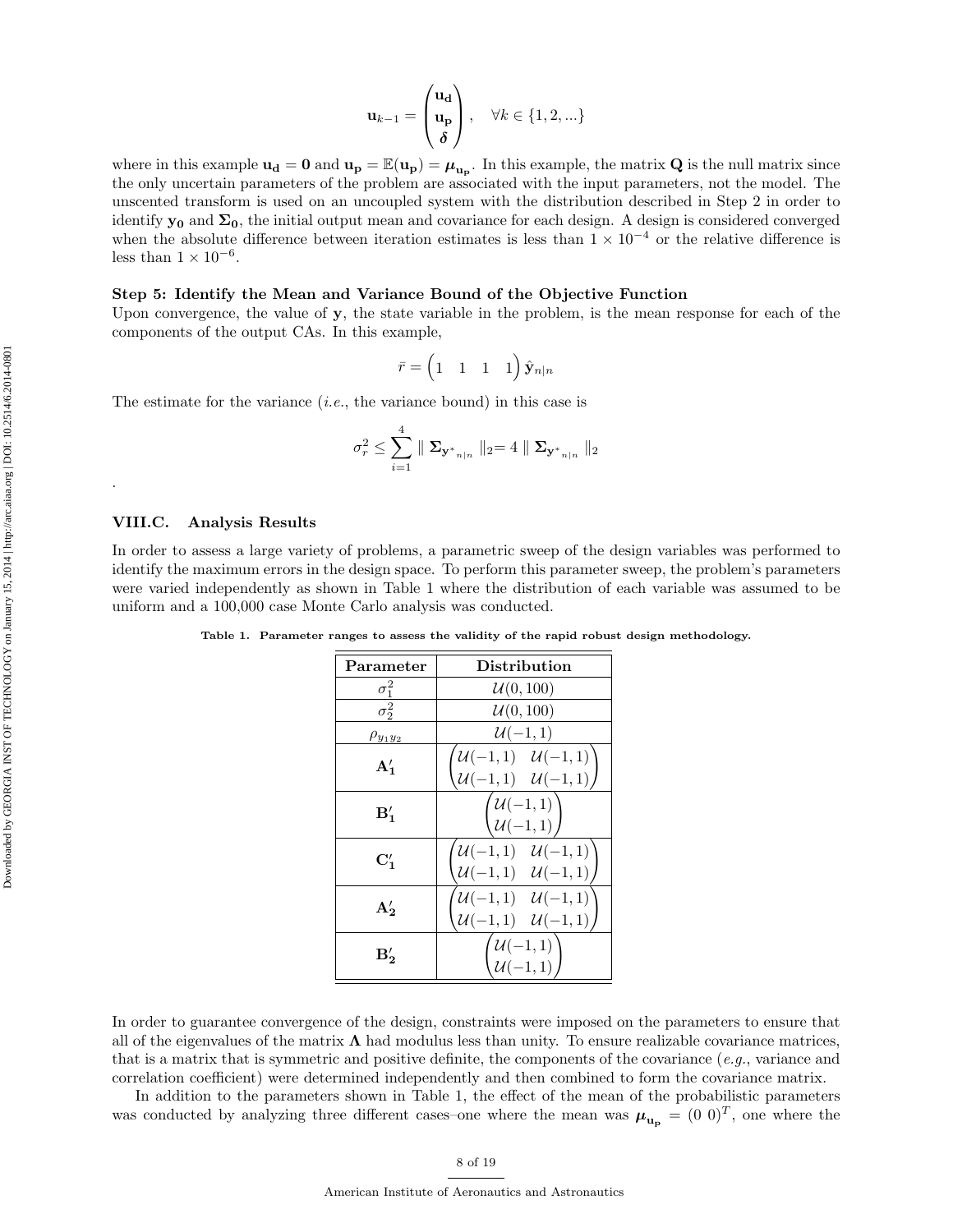mean was  $\mu_{\mathbf{u_p}} = (100 \ 0)^T$ , and one where the mean was  $\mu_{\mathbf{u_p}} = (100 \ 100)^T$ . The results were then compared with results propagated analytically resulting in Figs. 2-4.



Figure 2. Maximum error for a two contributing analysis multidisciplinary design with  $\mu_{u_p} = (0 \ 0)^T$ .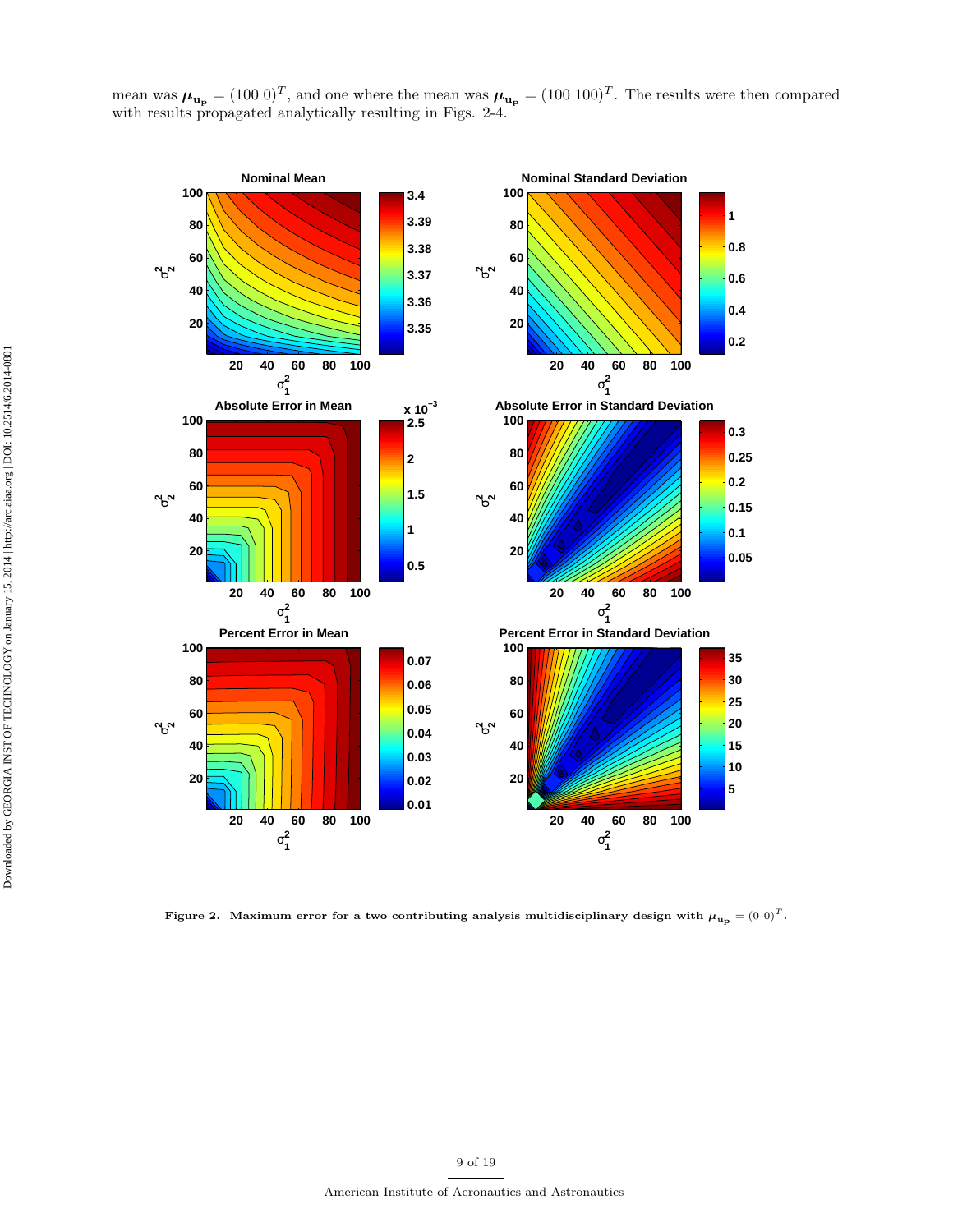

Figure 3. Maximum error for a two contributing analysis multidisciplinary design with  $\mu_{\text{u}_p} = (100 \ 0)^T$ .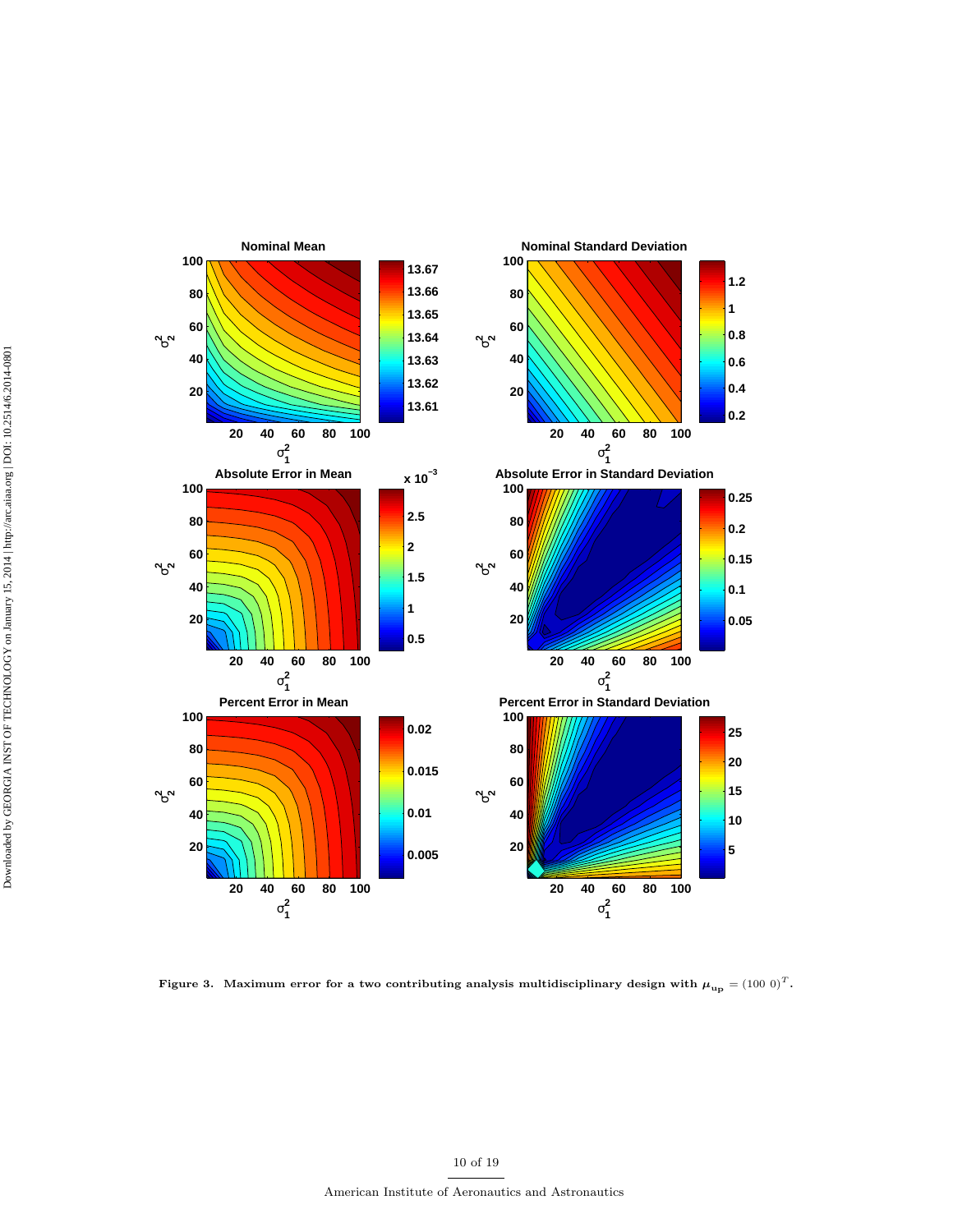

Figure 4. Maximum error for a two contributing analysis multidisciplinary design with  $\mu_{\text{u}_p} = (100 \ 100)^T$ .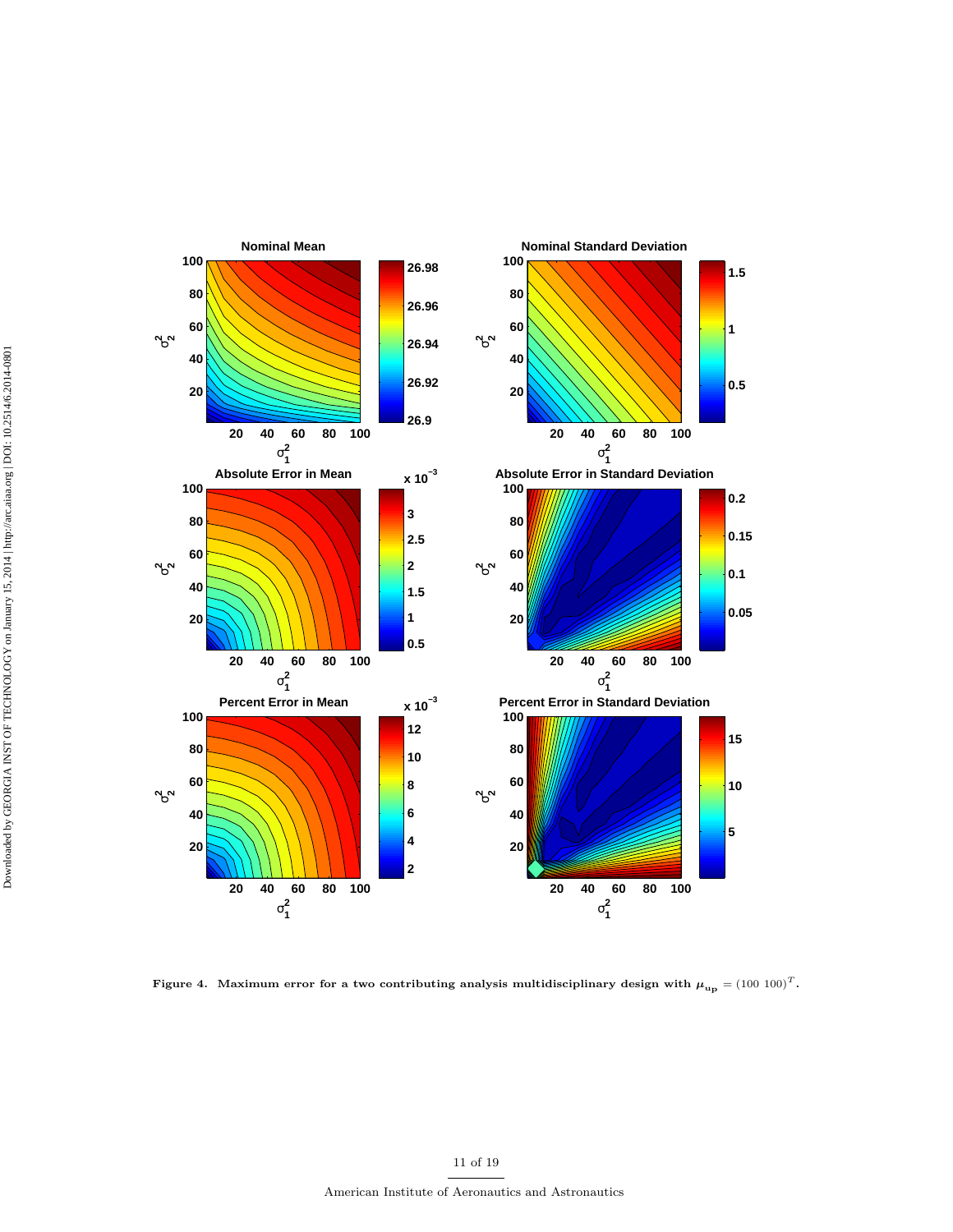It is observed from these results that the mean error is less than 0.08% for all of the cases examined. This is a result of the system being linear and the Kalman filter propagating results exactly for a linear system. Therefore the error in the mean is solely a result of the convergence criterion being utilized. For each case, there is seen to be a rise in the standard deviation error near the origin. This is because the nominal mean goes to zero causing a rise in the in the percent error near this point.

Using estimation techniques is observed to provide a consistent conservative bound on the variance as seen in Figs. 2-4 since all of the percent error values are positive. It is also interesting to note that the error in mean and standard deviation, regardless of the mean of the input, appears to be close to the same order of magnitude. As the mean input value increases, the magnitude of the mean response and standard deviation of that response increases, which causes a decrease in the percent error. Furthermore, it is observed that the maximum error approaches a limit of less than 40%. This limit is a function of the two-norm being used. This limit is described and related to the dimensionality of the problem subsequently. In analyzing the data, the largest errors are caused for weakly coupled systems, that is systems where  $C'_1$  is small. This can be explained since  $C'_1$  being small leads to a larger domain of values that lead to a converged design. Additionally, since the interplay between  $y_1$  and  $y_2$  is reduced, the iterations to achieve convergence is reduced in these cases.

## IX. Analysis of a Two Bar Truss

Consider the planar truss which consists of two elements with a vertical load at the mutual joint, as shown in Fig. 5 (adapted from Ref. 15).



Figure 5. Two bar truss with a load at the mutual joint.

For this problem, it is desired to find the analyze various vertical position of nodes 2 and 3,  $h_2$  and  $h_3$ , while ensuring that the structure will not fail due to Euler buckling or yielding with some factor of safety given fixed values for the material properties, E,  $\sigma_y$ , and  $\rho$ , the load, f, and the bar geometry,  $r_1$  and  $r_2$ . The horizontal position of node 2 is constrained to be l.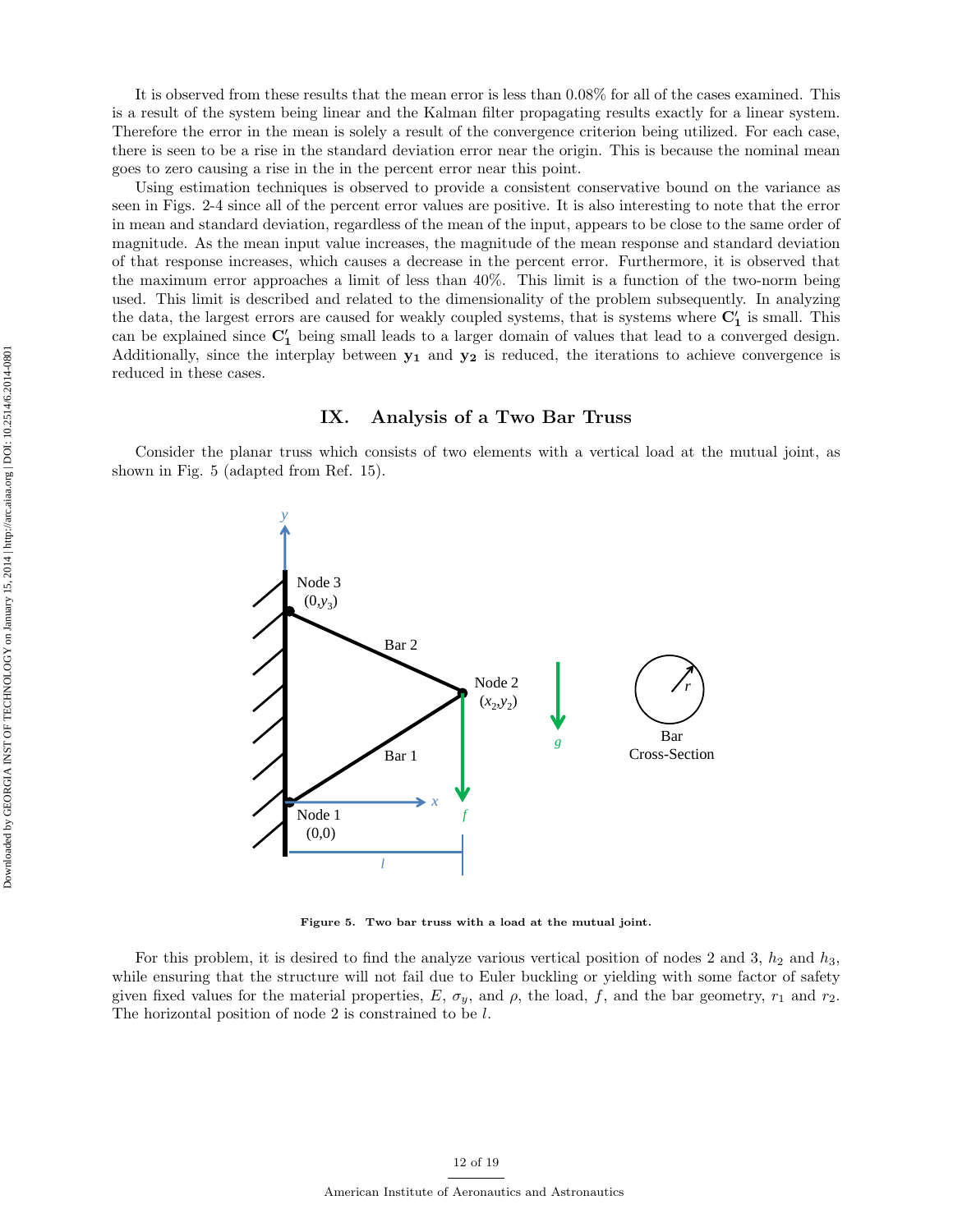| Parameter      | Description                | <b>Nominal Value</b>                | Distribution                                    |
|----------------|----------------------------|-------------------------------------|-------------------------------------------------|
| E              | Young's Modulus            | $200 \times 10^6$ kN/m <sup>2</sup> |                                                 |
| $\sigma_y$     | Yield Strength             | $250 \times 10^3 \text{ kN/m}^2$    | $\mathcal{N}(250 \times 10^3, 625 \times 10^6)$ |
|                | Density                    | $7850 \text{ kg/m}^3$               | $\mathcal{N}(7850, 100)$                        |
|                | Length                     | 5 <sub>m</sub>                      |                                                 |
| $r_1$          | Radius of Bar 1            | $30 \text{ mm}$                     |                                                 |
| $r_2$          | Radius of Bar 2            | $5 \text{ mm}$                      |                                                 |
|                | Applied Force              | $3.5$ kN                            | $\mathcal{N}(3.5, 0.49)$                        |
| $\mathfrak{g}$ | Gravitational Acceleration | 9.81 m/s <sup>2</sup>               |                                                 |

Table 2. Parameters for the two-bar truss problem.

#### IX.A. Formulation of the Governing Equations

#### Step 1: Decompose the Design

Two analyses must occur in order to design the two bar truss: a structural analysis and a sizing of the bars constituting the truss. Although not explicit in the problem statement, the mass of the bars also provide a load through their weight. Hence, this is a coupled analysis problem since the structural analysis depends on the sizing of each of the bars. The coupled DSM is shown in Fig. 6.



Figure 6. Two bar truss design structure matrix.

The inputs into the design problem are the deterministic and probabilistic parameters of the problem whose values are shown in Table 2. In particular,

$$
\mathbf{u_d} = \begin{pmatrix} E & l & r_1 & r_2 & g & y_2 & y_3 \end{pmatrix}^T
$$

$$
\mathbf{u_p} = \begin{pmatrix} \sigma_y & \rho & f \end{pmatrix}^T
$$

The structural analysis CA feeds the forces seen in each of the members of the truss to the weights and sizing module. These can be found through the static equilibrium equations and are found by solving the

and

Downloaded by GEORGIA INST OF TECHNOLOGY on January 15, 2014 | http://arc.aiaa.org | DOI: 10.2514/6.2014-0801 Downloaded by GEORGIA INST OF TECHNOLOGY on January 15, 2014 | http://arc.aiaa.org | DOI: 10.2514/6.2014-0801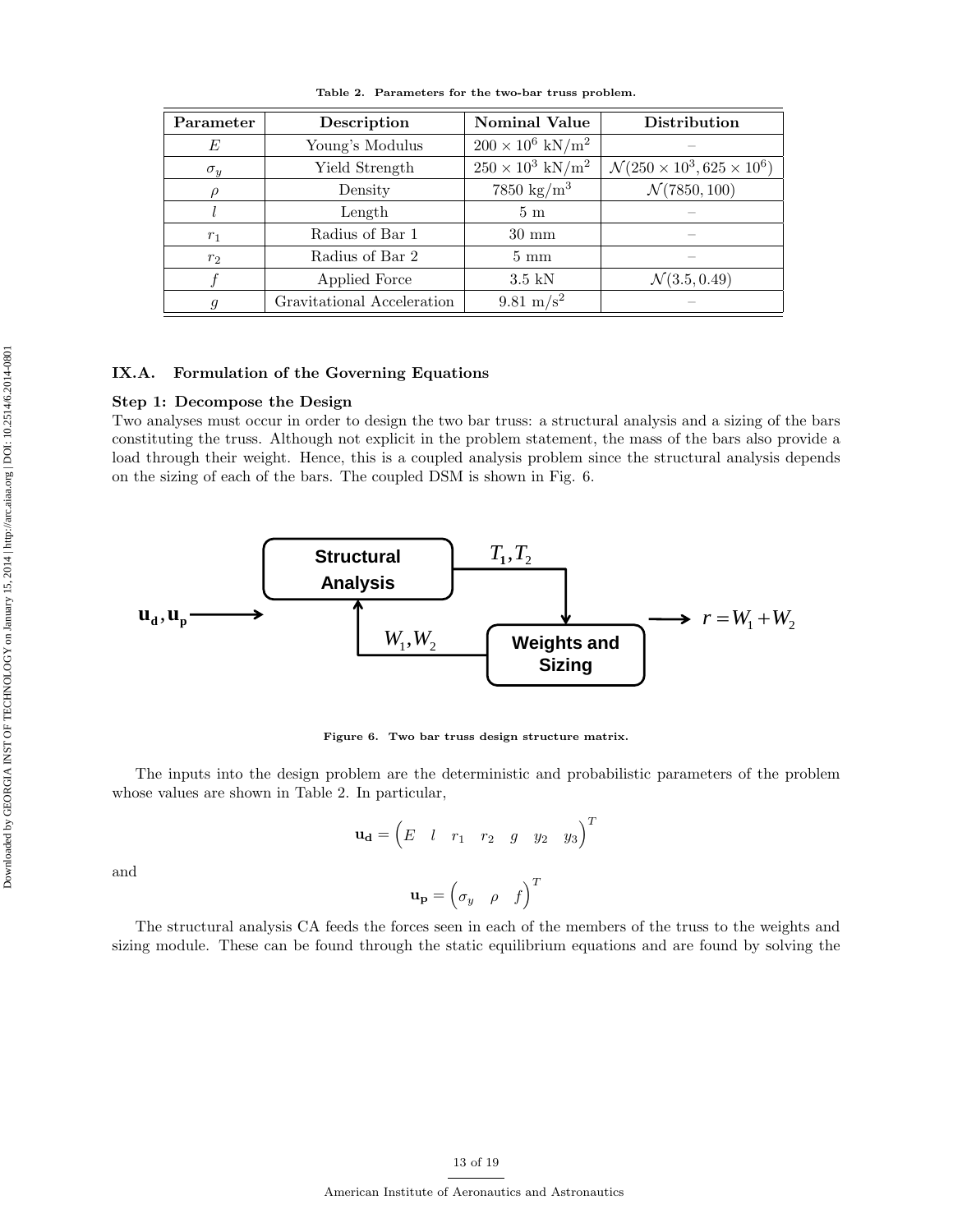$$
\begin{pmatrix}\n\frac{l}{L_1} & 0 & 1 & 0 & 0 & 0 \\
-\frac{y_2}{L_1} & 0 & 0 & 1 & 0 & 0 \\
-\frac{l}{L_1} & \frac{l}{L_2} & 0 & 0 & 0 & 0 \\
-\frac{y_2}{L_1} & \frac{l}{L_2} & 0 & 0 & 0 & 0 \\
0 & \frac{l}{L_2} & 0 & 0 & 1 & 0 \\
0 & \frac{y_3-y_2}{L_2} & 0 & 0 & 0 & 1 \\
0 & 0 & 1 & 0 & 0 & 0 \\
0 & 0 & 0 & 1 & 0 & 0 \\
0 & 0 & 0 & 0 & 1 & 0 \\
0 & 0 & 0 & 0 & 0 & 1\n\end{pmatrix}\n\begin{pmatrix}\nT_1 \\
T_2 \\
R_{1x} \\
R_{1y} \\
R_{3x} \\
R_{3x}\n\end{pmatrix} = \n\begin{pmatrix}\n0 \\
0 \\
-\frac{l}{2y_3}(W_1 + W_2 + 2f) \\
0 \\
0 \\
0 \\
0 \\
f \\
f\n\end{pmatrix}
$$

for the tensions. The weights and sizing CA computes the weights of each of the bars based on the relationship

$$
\mathbf{y_2} = \begin{pmatrix} W_1 \\ W_2 \end{pmatrix} = \begin{pmatrix} \pi \rho g r_1^2 L_1 \\ \pi \rho g r_2^2 L_2 \end{pmatrix}
$$

Both relationships defined by the CAs rely on the lengths of the bars, which are given by

$$
L_1 = \sqrt{l^2 + y_2^2}
$$
  
\n
$$
L_2 = \sqrt{l^2 + (y_3 - y_2)^2}
$$

This is a realistic example in which the CAs are nonlinear. Therefore, in order to apply the developed methodology, a Taylor series expansion about a nominal value (chosen to be the previous iterate's mean value) must be conducted. Functionally, this means that Eq. (IX.A) can be expanded as follows

$$
\mathbf{y_1} = \begin{pmatrix} T_1 \\ T_2 \end{pmatrix} \approx \begin{pmatrix} \frac{\partial T_1}{\partial \mathbf{u_d}} \Big|_{\hat{\mathbf{u}}_{\mathbf{d}}} (\mathbf{u_d} - \hat{\mathbf{u}}_{\mathbf{d}}) + \frac{\partial T_1}{\partial \mathbf{u_p}} \Big|_{\mu_{\mathbf{u_p}}} (\mathbf{u_p} - \mu_{\mathbf{u_p}}) + \frac{\partial T_1}{\partial \mathbf{y}} \Big|_{\hat{\mathbf{y}}} (\mathbf{y} - \hat{\mathbf{y}}) \\ \frac{\partial T_2}{\partial \mathbf{u_d}} \Big|_{\hat{\mathbf{u}}_{\mathbf{d}}} (\mathbf{u_d} - \hat{\mathbf{u}}_{\mathbf{d}}) + \frac{\partial T_2}{\partial \mathbf{u_p}} \Big|_{\mu_{\mathbf{u_p}}} (\mathbf{u_p} - \mu_{\mathbf{u_p}}) + \frac{\partial T_2}{\partial \mathbf{y}} \Big|_{\hat{\mathbf{y}}} (\mathbf{y} - \hat{\mathbf{y}}) \end{pmatrix}
$$

Similarly, Eq. (IX.A) can be expanded as

$$
\mathbf{y_2} = \begin{pmatrix} W_1 \\ W_2 \end{pmatrix} \approx \begin{pmatrix} \pi \rho g r_1^2 \frac{\hat{y}_2}{\sqrt{l^2 + \hat{y}_2^2}} (y_2 - \hat{y}_2) \\ \pi \rho g r_2^2 \left( \frac{\hat{y}_2 - \hat{y}_3}{\sqrt{l^2 + (\hat{y}_2 - \hat{y}_3)^2}} (y_2 - \hat{y}_2) + \frac{\hat{y}_3 - \hat{y}_2}{\sqrt{l^2 + (\hat{y}_2 - \hat{y}_3)^2}} (y_3 - \hat{y}_3) \right) \end{pmatrix}
$$

Therefore, in the form of Eq. (19)

$$
A_1 = \left(\frac{\partial T_1}{\partial y}\bigg|_{\hat{y}}\right) \quad B_1 = \left(\frac{\partial T_1}{\partial u_d}\bigg|_{\hat{u}_d}\right)
$$

$$
C_1 = \left(\frac{\partial T_1}{\partial u_p}\bigg|_{\mu_{u_p}}\right)
$$

$$
d_1 = -\left(\frac{\partial T_1}{\partial u_d}\bigg|_{\hat{u}_d} \hat{u}_d + \frac{\partial T_1}{\partial u_p}\bigg|_{\mu_{u_p}} \mu_{u_p} + \frac{\partial T_1}{\partial y}\bigg|_{\hat{y}} \hat{y}\right)
$$

14 of 19

American Institute of Aeronautics and Astronautics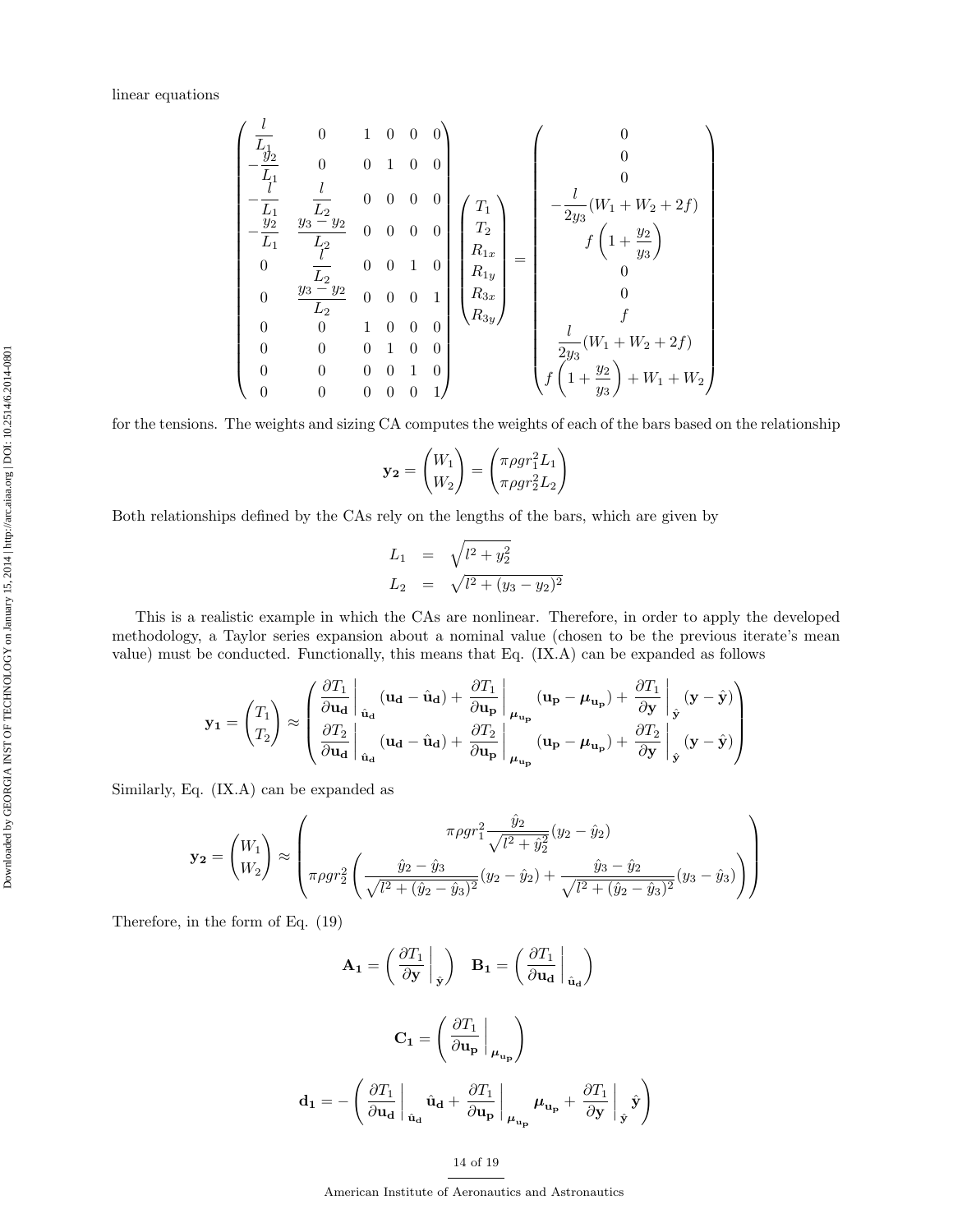$$
A_2 = \left(\frac{\partial T_2}{\partial y}\Big|_{\hat{y}}\right) \quad B_2 = \left(\frac{\partial T_2}{\partial u_d}\Big|_{\hat{u}_d}\right)
$$

$$
C_2 = \left(\frac{\partial T_2}{\partial u_p}\Big|_{\mu_{u_p}}\right)
$$

$$
d_2 = -\left(\frac{\partial T_2}{\partial u_d}\Big|_{\hat{u}_d}\hat{u}_d + \frac{\partial T_2}{\partial u_p}\Big|_{\mu_{u_p}}\mu_{u_p} + \frac{\partial T_2}{\partial y}\Big|_{\hat{y}}\hat{y}\right)
$$

# Step 2: Identify the Random Variables and their Distributions

All of the random variables in this example are associated with the parameters and not with the model itself. As shown in Table 2, the values are given by  $\sigma_y \sim \mathcal{N}(250 \times 10^3, 625 \times 10^6)$ ,  $\rho \sim \mathcal{N}(7850, 100)$ , and  $f \sim \mathcal{N}(3.5, 0.49)$ .

#### Step 3: Form the Iterative Equations

In order to use the Kalman filter to simultaneously estimate robustness and converge the design, the iterative equations described in Eq. (20) for fixed-point iteration need to be formed. Through analogy of variables, the matrices are given by

$$
\Lambda = \begin{pmatrix} A_1 \\ A_2 \end{pmatrix} = \begin{pmatrix} 0 & \frac{\partial T_1}{\partial y_2} \Big|_{\hat{y}} \\ \frac{\partial T_2}{\partial y_1} \Big|_{\hat{y}} & 0 \end{pmatrix}
$$

$$
\beta = \begin{pmatrix} B_1 \\ B_2 \end{pmatrix} = \begin{pmatrix} \frac{\partial T_1}{\partial u_d} \Big|_{\hat{u}_d} \\ \frac{\partial T_2}{\partial u_d} \Big|_{\hat{u}_d} \end{pmatrix}
$$

$$
\gamma = \begin{pmatrix} C_1 \\ C_2 \end{pmatrix} = \begin{pmatrix} \frac{\partial T_1}{\partial u_p} \Big|_{\mu_{u_p}} \\ \frac{\partial T_2}{\partial u_p} \Big|_{\mu_{u_p}} \end{pmatrix}
$$

$$
\delta = \begin{pmatrix} d_1 \\ d_2 \end{pmatrix} = \begin{pmatrix} -\left(\frac{\partial T_1}{\partial u_d} \Big|_{\hat{u}_d} \hat{u}_d + \frac{\partial T_1}{\partial u_p} \Big|_{\mu_{u_p}} \mu_{u_p} + \frac{\partial T_1}{\partial y} \Big|_{\hat{y}} \hat{y} \end{pmatrix}
$$

$$
\delta = \begin{pmatrix} d_1 \\ d_2 \end{pmatrix} = \begin{pmatrix} -\left(\frac{\partial T_1}{\partial u_d} \Big|_{\hat{u}_d} \hat{u}_d + \frac{\partial T_1}{\partial u_p} \Big|_{\mu_{u_p}} \mu_{u_p} + \frac{\partial T_1}{\partial y} \Big|_{\hat{y}} \hat{y} \end{pmatrix}
$$

where the numerical values for each of these matrices is evaluated at each subsequent iteration at the appropriate nominal values.

#### Step 4: Estimate the Mean Output and the Covariance

The equations formed in the prior step can then be propagated through the Kalman filter defined by Eqs.  $(4)-(10)$  with

$$
\mathbf{F}_{k-1} = \mathbf{\Lambda}, \quad \forall k \in \{1, 2, \ldots\}
$$
\n
$$
\mathbf{B}_{k-1} = \begin{pmatrix} \beta & \gamma & \mathbf{I}_{4 \times 4} \end{pmatrix}, \quad \forall k \in \{1, 2, \ldots\}
$$
\n
$$
\mathbf{u}_{k-1} = \begin{pmatrix} \mathbf{u}_{\mathbf{d}} \\ \mathbf{u}_{\mathbf{p}} \\ \delta \end{pmatrix}, \quad \forall k \in \{1, 2, \ldots\}
$$

where in this example  $\mathbf{u_d} = \begin{pmatrix} E & l & r_1 & r_2 & g & y_2 & y_3 \end{pmatrix}^T$  and  $\mathbf{u_p} = \mathbb{E}(\mathbf{u_p}) = \boldsymbol{\mu_{u_p}}$ . In this example, the matrix Q is the null matrix since the only uncertain parameters of the problem are associated with the input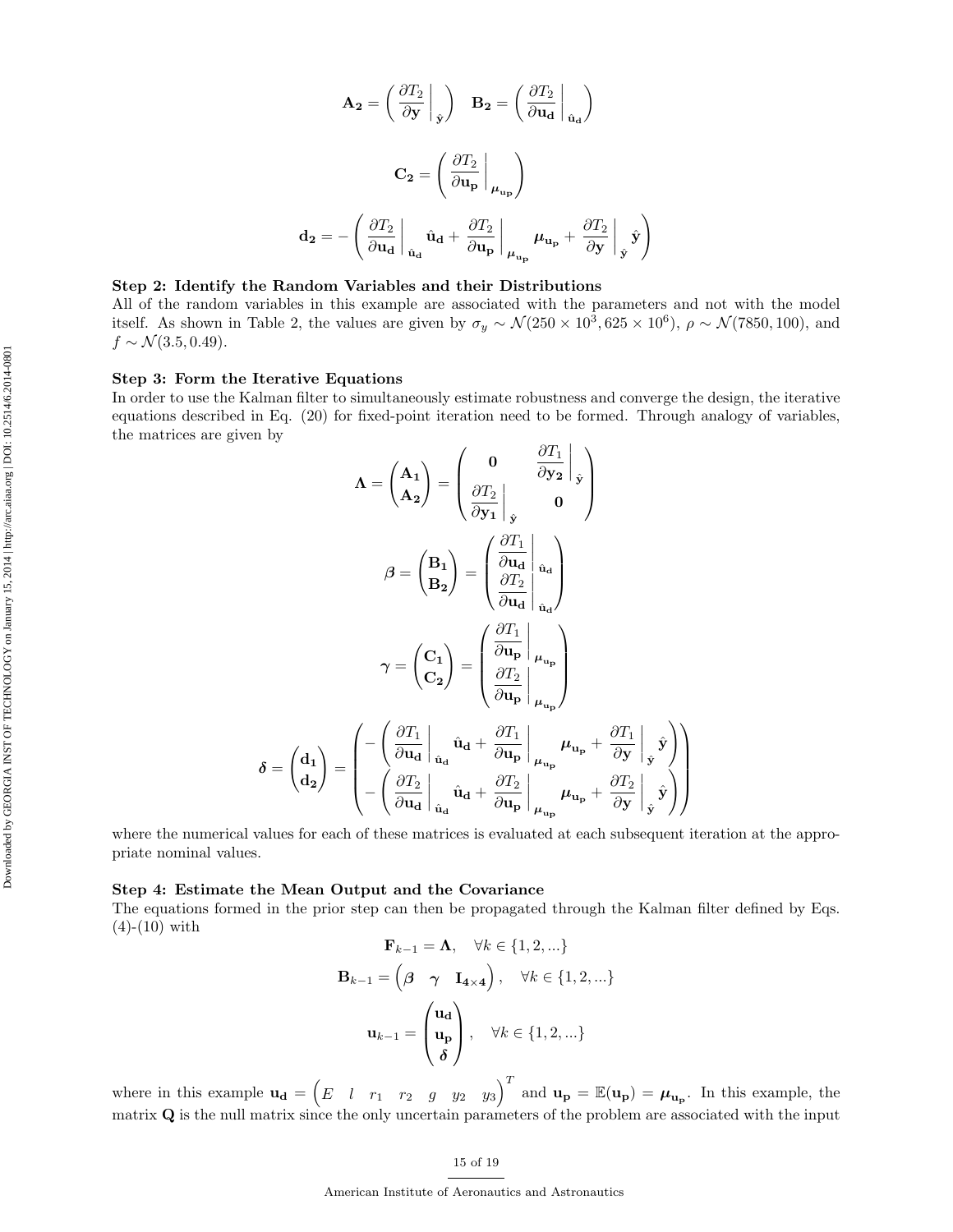parameters, not the model. The unscented transform is used on an uncoupled system with the distribution described in Step 2 in order to identify  $y_0$  and  $\Sigma_0$ , the initial output mean and covariance for each design. A design is considered converged when the absolute difference between iteration estimates is less than  $1 \times 10^{-4}$ or the relative difference is less than  $1 \times 10^{-6}$ .

#### Step 5: Identify the Mean and Variance Bound of the Objective Function

Upon convergence, the value of y, the state variable in the problem, is the mean response for each of the components of the output CAs. In this example since the objective is the weight of truss  $W_1 + W_2$ , the two elements of the second CA output, the response is given by

$$
\bar{r} = \begin{pmatrix} 0 & 0 & 1 & 1 \end{pmatrix} \hat{\mathbf{y}}_{n|n}
$$

The estimate for the variance  $(i.e.,$  the variance bound) in this case is two times the two-norm of the entire estimated covariance matrix

$$
\sigma_r^2 \leq \sum_{i=1}^2 \parallel \mathbf{\Sigma}_{\mathbf{y^*}_{n|n}} \parallel_2 = 2 \parallel \mathbf{\Sigma}_{\mathbf{y^*}_{n|n}} \parallel_2
$$

#### IX.B. Results

.

The variation in terms of mean and variance for this problem is shown in Fig. 7. From this figure, the



Figure 7. Variation of  $2||\Sigma_{\mathbf{v}^*}||_2$  with the mean objective function for the design of a two bar truss with a load at the mutual joint.

deterministic optimum is the minimum mean solution; however, it is not the minimum variance solution. This minimum variance design is approximately 39 N heavier.

# X. Conservatism of the Matrix Two-Norm

An asymptotic error of approximately 40% was observed when sweeping the design space of a linear design with two CAs in the first example application. Each of the CAs had two output variables (*i.e.*,  $\dim(y) = 4$ ) and there were two probabilistic inputs into the design. For linear systems, the Kalman filter propagates the uncertainty exactly, therefore, this error is a function of the matrix two-norm being used to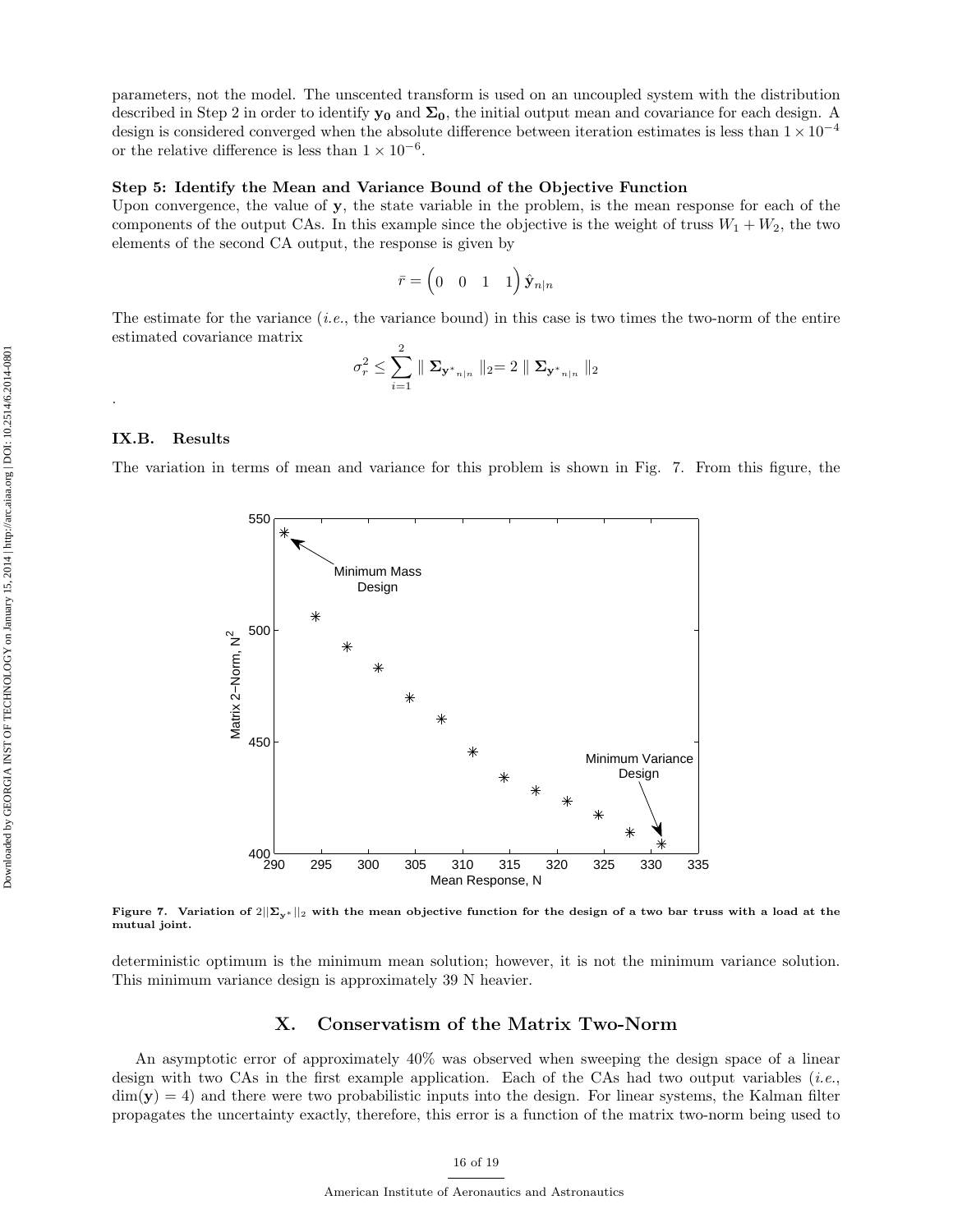obtain a bound on the variance. This section quantifies this error as a function of the geometry of the matrix two-norm. The matrix two-norm is defined as

$$
\parallel \mathbf{A} \parallel_2 = \max_{\parallel \mathbf{x} \parallel_2 = 1} \parallel \mathbf{A} \mathbf{x} \parallel_2 = \sqrt{\lambda_{\text{max}}(\mathbf{A}^H \mathbf{A})}
$$

which, in practical terms means that the matrix two-norm returns a value equal to the maximum variance of the design.

Geometrically, consider the geometry shown in Fig. 8 for the matrix two-norm where  $x$  and  $y$  are the projection of  $\sigma_{X_1'}$  on the  $\sigma_{X_1}$  axis and  $\sigma_{X_2'}$  on the  $\sigma_{X_2}$  axis, respectively.



Figure 8. Two-dimensional geometry associated with the matrix two-norm.

In this figure, the matrix two-norm approximates  $\sigma_{X_1}$  with  $\sigma_{X'_1}$ . The error in this approximation is a maximum when  $\theta = 45^{\circ}$  (*i.e.*,  $\cos^{-1}(\hat{\sigma}_{X_1}^T \hat{\sigma}_{X_1'}) = 45^{\circ}$ ). The percent error due to this approximation is given by

$$
\epsilon_{\%} = 100 \left( \frac{\sigma_{X_1'} - x}{x} \right) = 100 \left( \frac{\sigma_{X_1'}}{x} - 1 \right)
$$

where by geometry

$$
x = \sigma_{X'_1} \cos \theta
$$

Therefore, the expression for error can be reduced to

$$
\epsilon_{\%} = 100 \left( \frac{1}{\cos \theta} - 1 \right)
$$

When substituting in  $\theta = 45^{\circ}$ , this yields a percent error of 41.42% in the estimation of the standard deviation for the two-dimensional problem of Fig. 8. This result can be generalized to accommodate growth in the dimensionality of the covariance matrix. As the dimensionality of the covariance matrix increases, the value of  $\epsilon_{\%}$  decreases due to changes in the geometry of the design space changing  $\theta$ . This is shown in Fig. 9.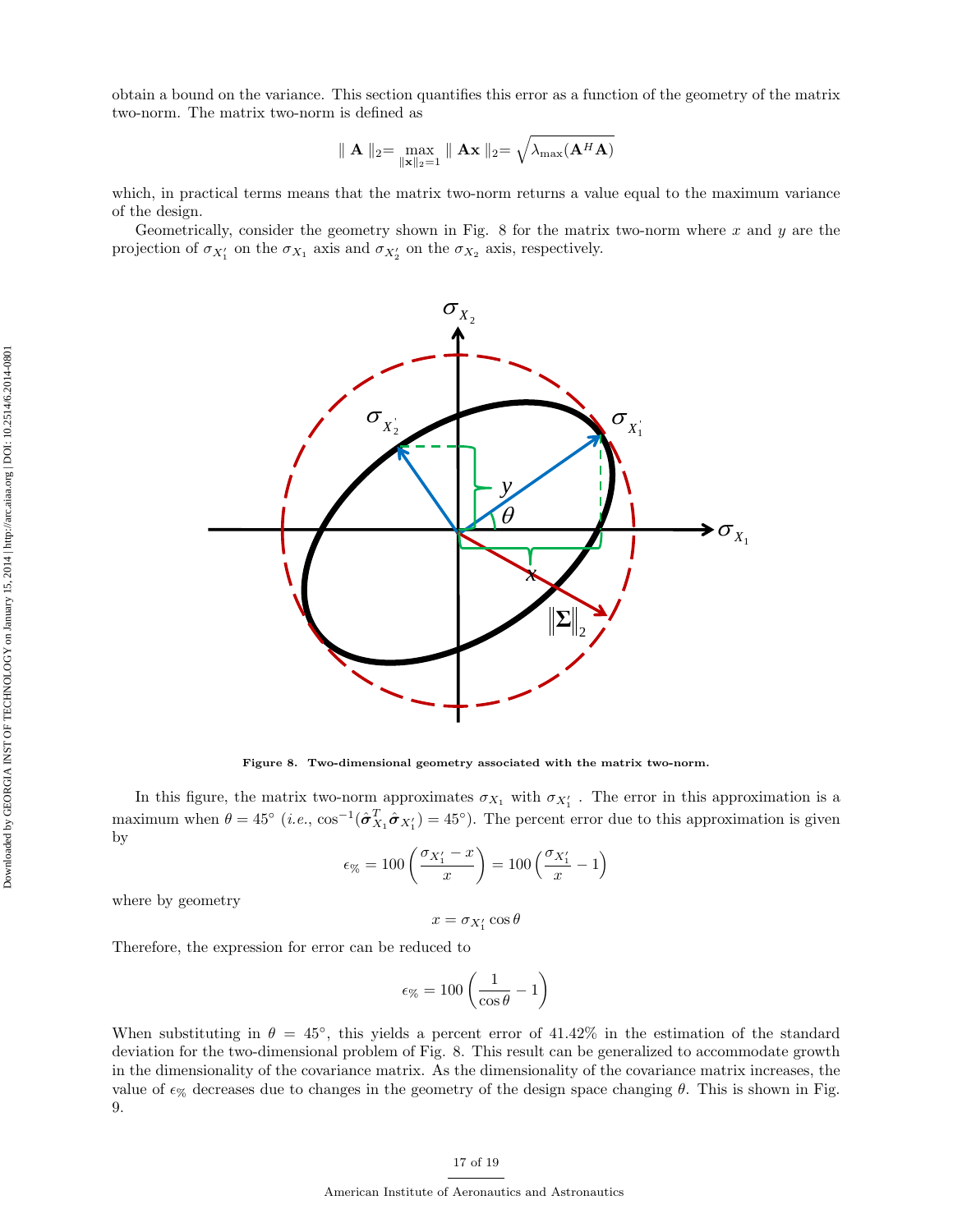

Figure 9. Maximum percent error due to the matrix two-norm approximation as a function of the dimensionality of the problem.

In Fig. 9, for the case of four CA outputs, as was used in the first example problem, this error produces a 37.8% error, which is the error observed in the parameter sweep in Figs. 2-4. Even with a large number of design variables, the two-norm approximation to the standard deviation produces a  $20 - 25\%$  conservative approximation. However, this will only be achieved in cases where there is loose coupling between CAs.

# XI. Conclusions

Through viewing the multidisciplinary design problem as a dynamical system a host of tools became available to the MDA/O community. One of these tools is the use of estimation theory. This work demonstrated the applicability of applying the Kalman filter in a manner similar to linear covariance analysis to the multidisciplinary design problem. Estimation techniques were demonstrated through two example problems, one which examined the accuracy of the mean and variance propagation and one which examined the mean and variance for the design of a two-bar truss. It was observed for the linear, two contributing analysis system that the two-norm provided an error less than 37.8% on the standard deviation and less than 0.08% on the mean across a wide-range of problems. This error was shown to be a function of the geometry of the covariance matrix. The use of estimation theory was also observed to be applicable for nonlinear designs through the two-bar truss problem through successive linearization.

## References

<sup>1</sup>Steinfeldt, B. A. and Braun, R. D., "Utilizing Dynamical Systems Concepts in Multidisciplinary Design," AIAA 2012-5655, Indianapolis, IN, Sept. 2012.

<sup>2</sup>Steinfeldt, B. A. and Braun, R. D., "Design Covergence Using Stability Concepts from Dynamical Systems Theory," AIAA 2012-5657 , Indianapolis, IN, Sept. 2012.

<sup>3</sup>Steinfeldt, B. A. and Braun, R. D., "Leveraging Dynamical Systems Theory to Incorporate Design Constraints for Multidisciplinary Design Problems," AIAA 2013-1041 , Grapevine, TX, Jan. 2013.

<sup>4</sup>Steinfeldt, B. A. and Braun, R. D., "Rapid Robust Design of a Deployable System for Boost-Glide Vehicles," AIAA 2013-0031 , Grapevine, TX, Jan. 2013.

<sup>5</sup>Geller, D. K., "Linear Covariance Techniques for Orbial Rendezvous Analysis and Autonomous Onboard Mission Planning," Journal of Guidance, Control, and Dynamics, Vol. 29, No. 6, 2006, pp. 1404–1414.

<sup>6</sup>Christensen, D. and Geller, D., "Terrain-Relative and Beacon-Relative Navigation for Lunar Powered Descent and Land-